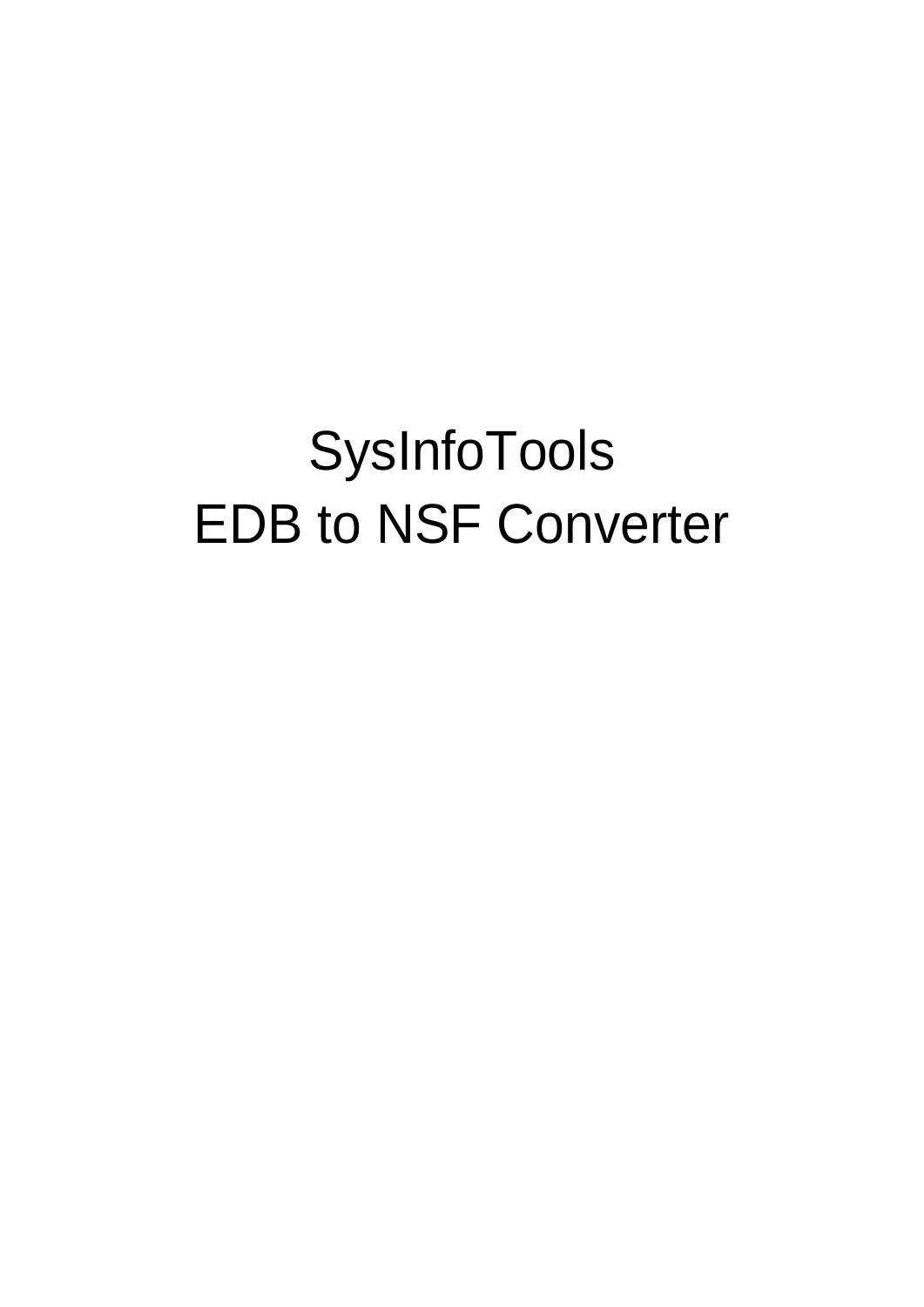# **Table of Contents**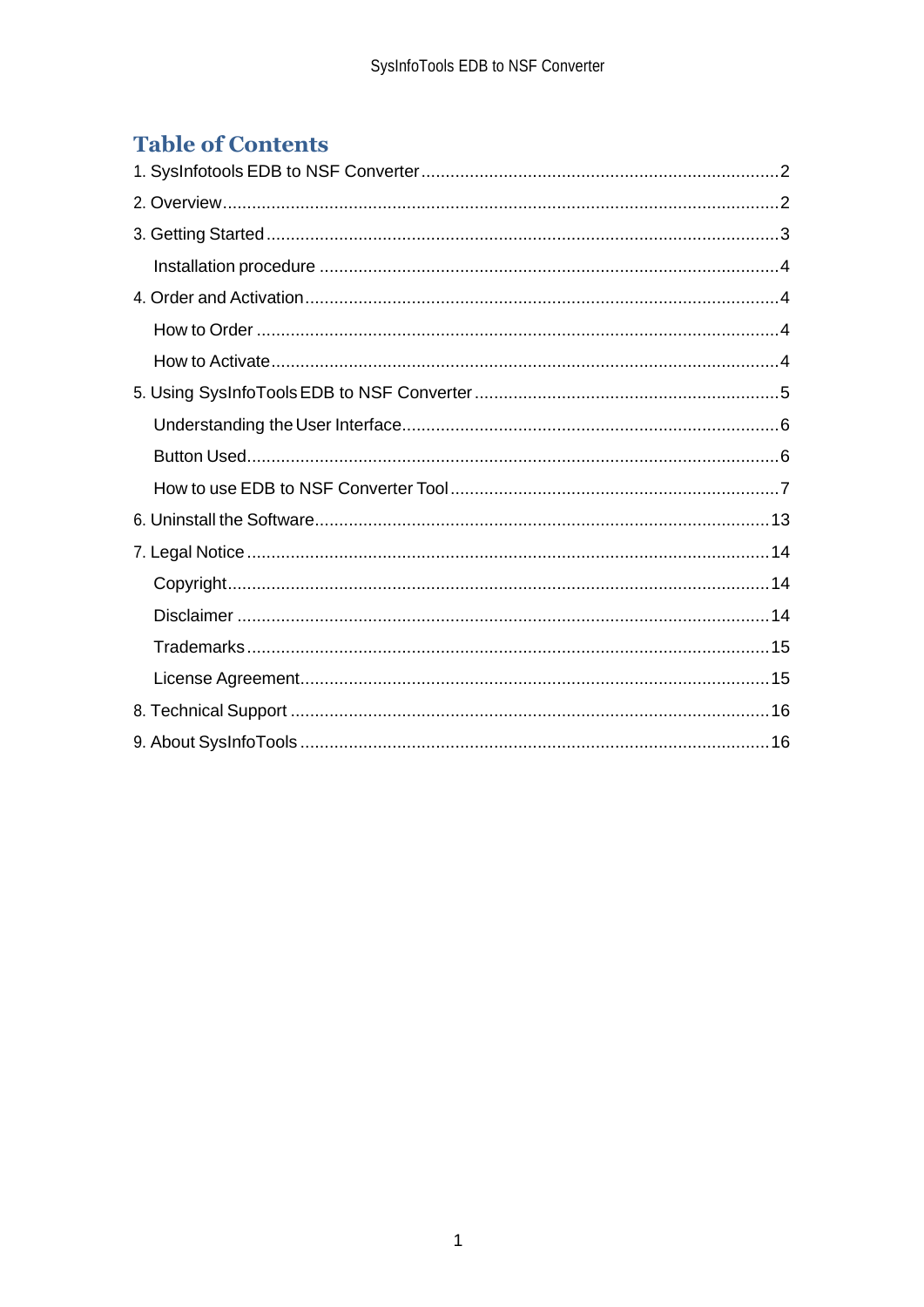

# <span id="page-2-0"></span>**1. SysInfotools EDB to NSF Converter**

## <span id="page-2-1"></span>**2.Overview**

SysInfoTools EDB to NSF Converter is governed by an efficient conversion algorithm to perform fast, accurate and reliable conversion of EDB files into NSF database format. This online exchange EDB to Lotus Notes converter enable the users to open entire mailbox items, contacts, calendar, tasks, etc. to the IBM Lotus Notes platform. Not only this, if the mailbox comprises with the corrupt Exchange EDB files then this software automatically repair them at the time of scanning and restore maximum possible data from it.

Key features of SysInfoTools EDB to NSF Converter Tool are:

- Converts complete storage group i.e. **Priv1.edb, Pub1.edb and .stm files** to the Lotus Notes.
- Supports **conversion of corrupt** Exchange EDB files to Lotus Notes database.
- Perform extensive Scanning process in three modes i.e. **Standard, Advanced and Deep**.
- Facilitate with in-depth **Search and Preview** option before EDB to NSF conversion.
- Offers **two options to save output** i.e. create a Single NSF file for all or Separate NSF file for each user.
- No need to connect with Exchange Server but Lotus Notes environment is mandatory.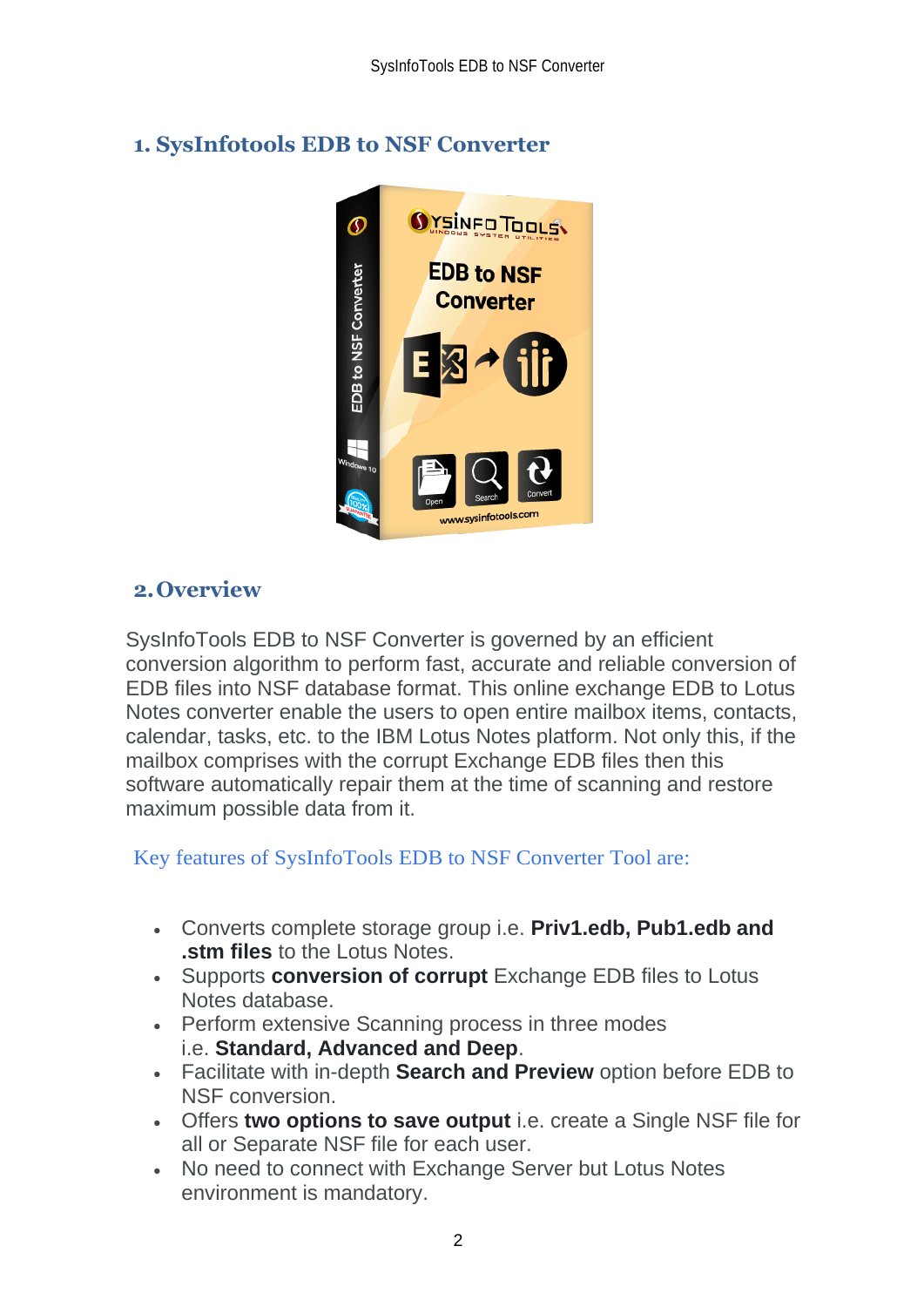• Free EDB to NSF Converter allow users to **export first 25 emails** to Lotus Notes flawlessly.

## <span id="page-3-0"></span>**3.Getting Started**

- [Installation Procedure\(](#page-3-1)See 3.1)
- Order And Activation (See 4.)

## <span id="page-3-1"></span>**Installation procedure**

To install **SysInfoTools EDB to NSF Converter** Tool, follow the steps given below:

1. Download demo version of the software setup (executable file or .exe) from the page linked below:

[https://www.sysinfotools.com/recovery/exchange-edb](https://www.sysinfotools.com/recovery/exchange-edb-to-nsf-migration.php)[to-nsf-migration.php](https://www.sysinfotools.com/recovery/exchange-edb-to-nsf-migration.php)

- 2. Double-click the setup to install the software onyour system.
- 3. Follow the steps on the setup wizard to install the software on your system.
- 4. After a successful completion, the setup wizard will pop-up the message of setup completion on your monitor screen.
- 5. Now click **Finish** to launch the software on your system.

**Note:**MicrosoftOutlookmustbeinstalledonyoursysteminorderto use **SysInfoTools EDB to NSF Converter** Tool.

# <span id="page-3-2"></span>**4. Order and Activation**

- [How to Order](#page-3-3)(See4.1)
- **[How to Activate](#page-4-0) (See 4.2)**

## <span id="page-3-3"></span>**How to Order**

The software can be purchased by making online payments. Click on the link shown below to have a look at the pricing details and to place an order.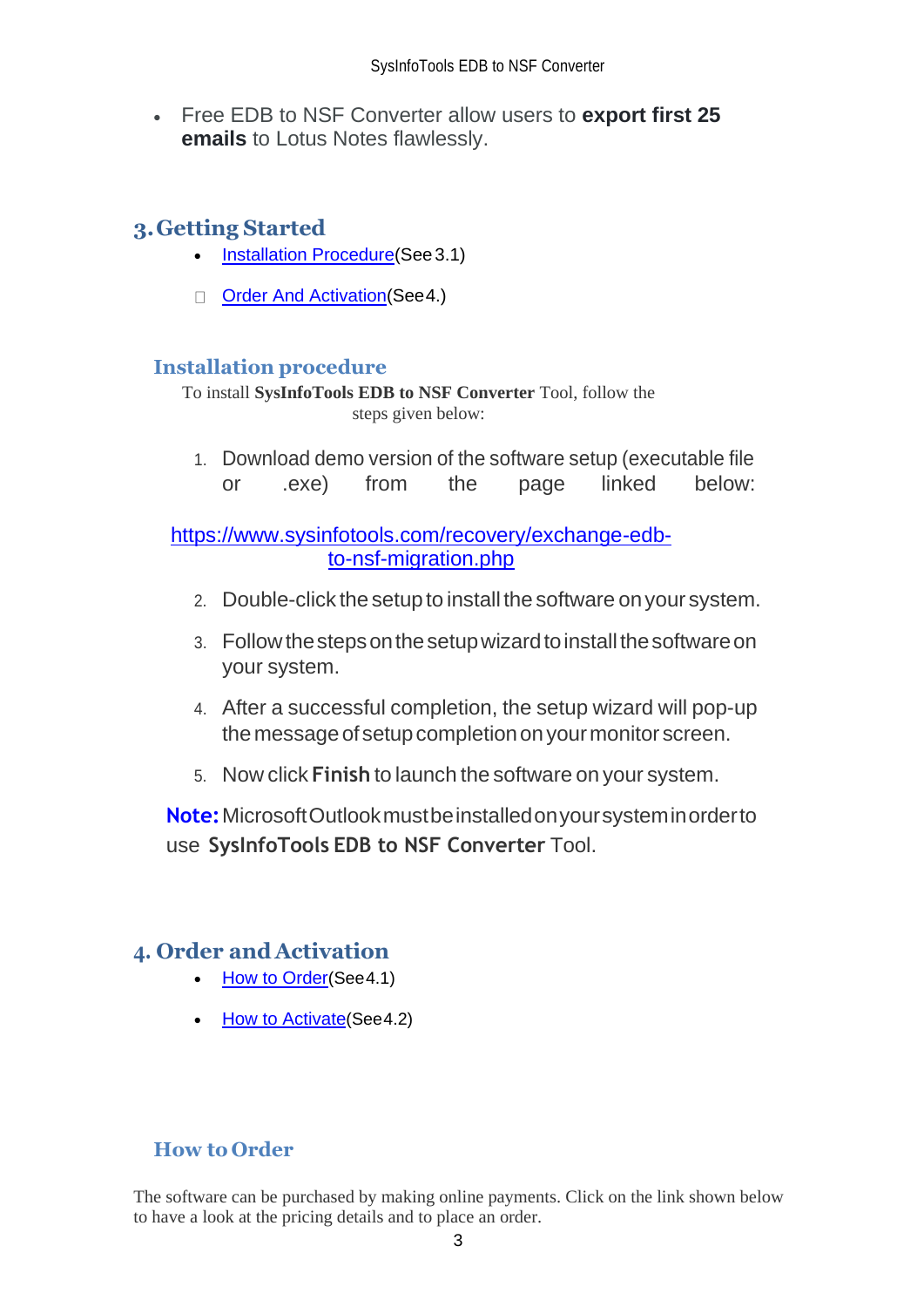<https://www.sysinfotools.com/buynow/edb-to-nsf-converter.php>

Once the payment is received, an order number is sent to you via e-mail.

#### <span id="page-4-0"></span>**How to Activate**

As you purchase the software, an Order Number is generated and provided to you. This order number has to be entered in the Registration window of the full version of EDB to NSF Converter tool.

• Open **SysInfoTools EDB to NSF Converter** software in your system, software registration dialog will pop-up on your screen to enter software authentication key.

| SysInfoTools Software Registration | × |
|------------------------------------|---|
| Authentication Code:               |   |
|                                    |   |
|                                    |   |
| I don't have authentication code   |   |
| Cancel<br>Activate<br>Help         |   |

• Click the **"I don't have Authentication Code"** check box, following fields will be displayed in the registration dialog:

| SysInfoTools Software Registration |                          |  |  |  |  |
|------------------------------------|--------------------------|--|--|--|--|
| Email Address:                     |                          |  |  |  |  |
| Order Number:                      |                          |  |  |  |  |
| Path to save file:                 | C:\Users\SAM\Desktop<br> |  |  |  |  |
| I don't have authentication code   |                          |  |  |  |  |
| Get Authenticatication Code        | Cancel<br>Help           |  |  |  |  |

**Email Address:** In this field, you need to enter your email address, which you have used to register **EDB to NSF Converter** software.

**Order Number:** In this field, you need to enter the Order Number which has been provided to you at the time of purchasing the software.

**Path to save the file:** Select the path where you want to save the .info file which is generated after clicking on **"Get Authentication Code"**, by default **.info** file will saved on desktop of your system.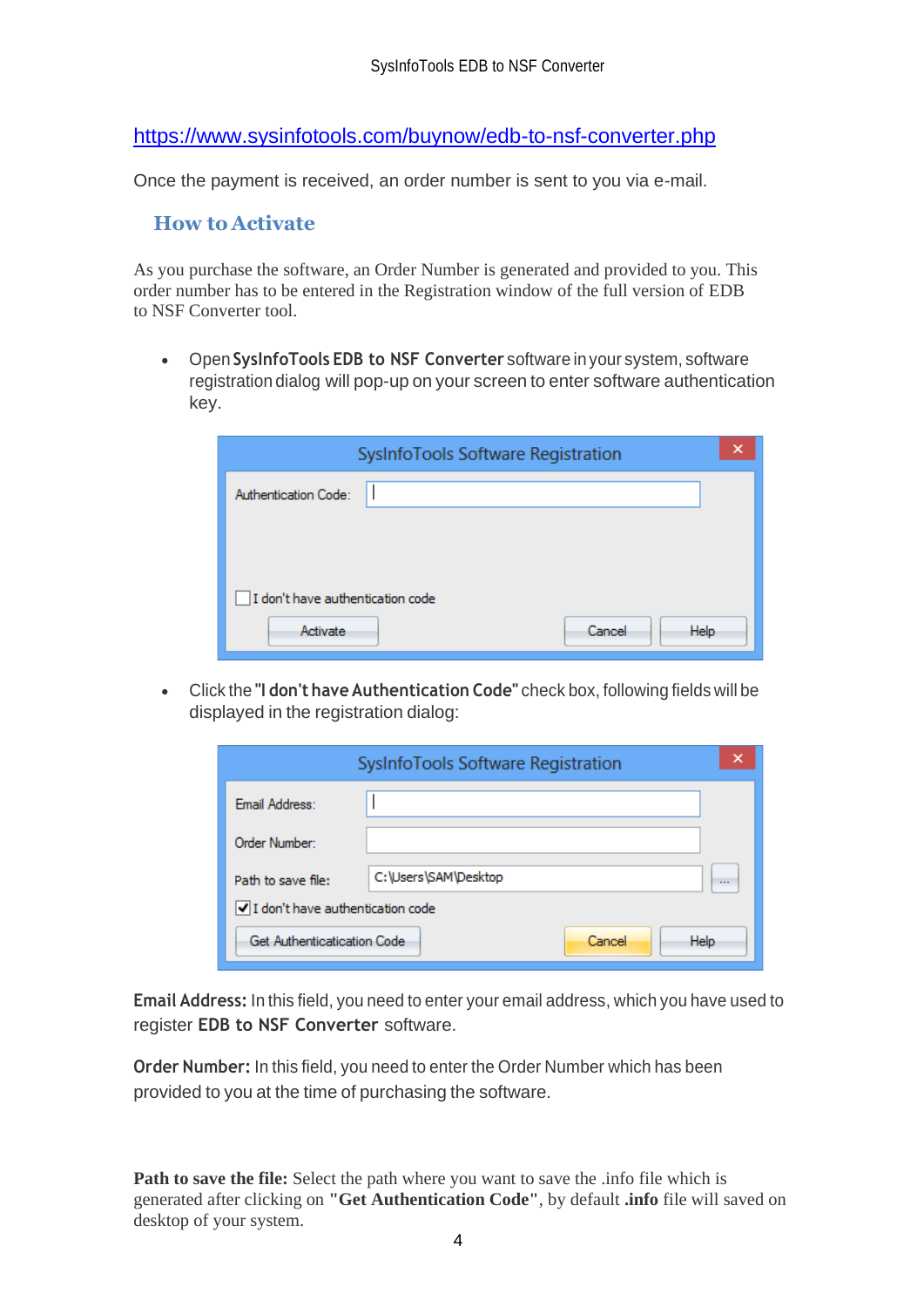Send this **.info file** generated by the software at [sales@sysinfotools.com,](mailto:sales@sysinfotools.com) after getting **.info** file sales department will send you software activation key within a couple of minutes.

**For any software related queries email at:** [support@sysinfotools.com](mailto:support@sysinfotools.com)

# <span id="page-5-0"></span>**5. Using SysInfoTools EDB to NSF Converter**

- [Understanding](#page-5-1) the User Interface (See 5.1)
- [Button Used](#page-5-2)(See 5.2)
- How to Use the PST Split [software?](#page-6-0)(See 5.3)

## <span id="page-5-1"></span>**Understanding the UserInterface**

<span id="page-5-2"></span>

| $\mathbf 0$                             |                                   |                                               | SystemoTools EDB to NSF Converter(Full) |          |   |                   | $   x$          |
|-----------------------------------------|-----------------------------------|-----------------------------------------------|-----------------------------------------|----------|---|-------------------|-----------------|
| SysinfoTools EDB to NSF Converter       |                                   |                                               |                                         |          |   |                   |                 |
| 쪖<br>Save Export<br>Log<br>Open<br>Stop | 闭闭<br>Save<br>Load                | $\bf o$<br>æ<br>Help About                    |                                         |          |   |                   |                 |
| SystemoTools EDB to NSF Converter       |                                   | Recovery Snapshots About EDB to NSF Converter |                                         |          |   |                   |                 |
| <b>Folder List</b>                      | Systemologis EDB to NSF Converter |                                               |                                         |          |   |                   |                 |
|                                         | 4 2 0 8 To                        | From                                          |                                         | Subject  |   | Created Date/Time | Modify Date/Tim |
|                                         | cRitera<br>ø                      | O client                                      |                                         | Office Q | ø |                   |                 |
|                                         |                                   |                                               |                                         |          |   |                   |                 |
|                                         |                                   |                                               |                                         |          |   |                   |                 |
|                                         |                                   |                                               |                                         |          |   |                   |                 |
|                                         |                                   |                                               |                                         |          |   |                   |                 |
|                                         |                                   |                                               |                                         |          |   |                   |                 |
|                                         |                                   |                                               |                                         |          |   |                   |                 |
|                                         |                                   |                                               |                                         |          |   |                   |                 |
|                                         |                                   |                                               |                                         |          |   |                   |                 |
|                                         |                                   |                                               |                                         |          |   |                   |                 |
|                                         |                                   |                                               |                                         |          |   |                   |                 |
|                                         |                                   |                                               |                                         |          |   |                   |                 |
|                                         |                                   |                                               |                                         |          |   |                   |                 |
|                                         | $\leftarrow$                      |                                               |                                         |          |   |                   | $\rightarrow$   |
|                                         |                                   |                                               |                                         |          |   |                   |                 |
|                                         |                                   |                                               |                                         |          |   |                   |                 |
|                                         |                                   |                                               |                                         |          |   |                   |                 |
|                                         | ĸ                                 | Log Window / File Viewer                      |                                         |          |   |                   | $\,$            |
| Systemologis EDB to NSF Converter(Full) |                                   |                                               |                                         |          |   |                   |                 |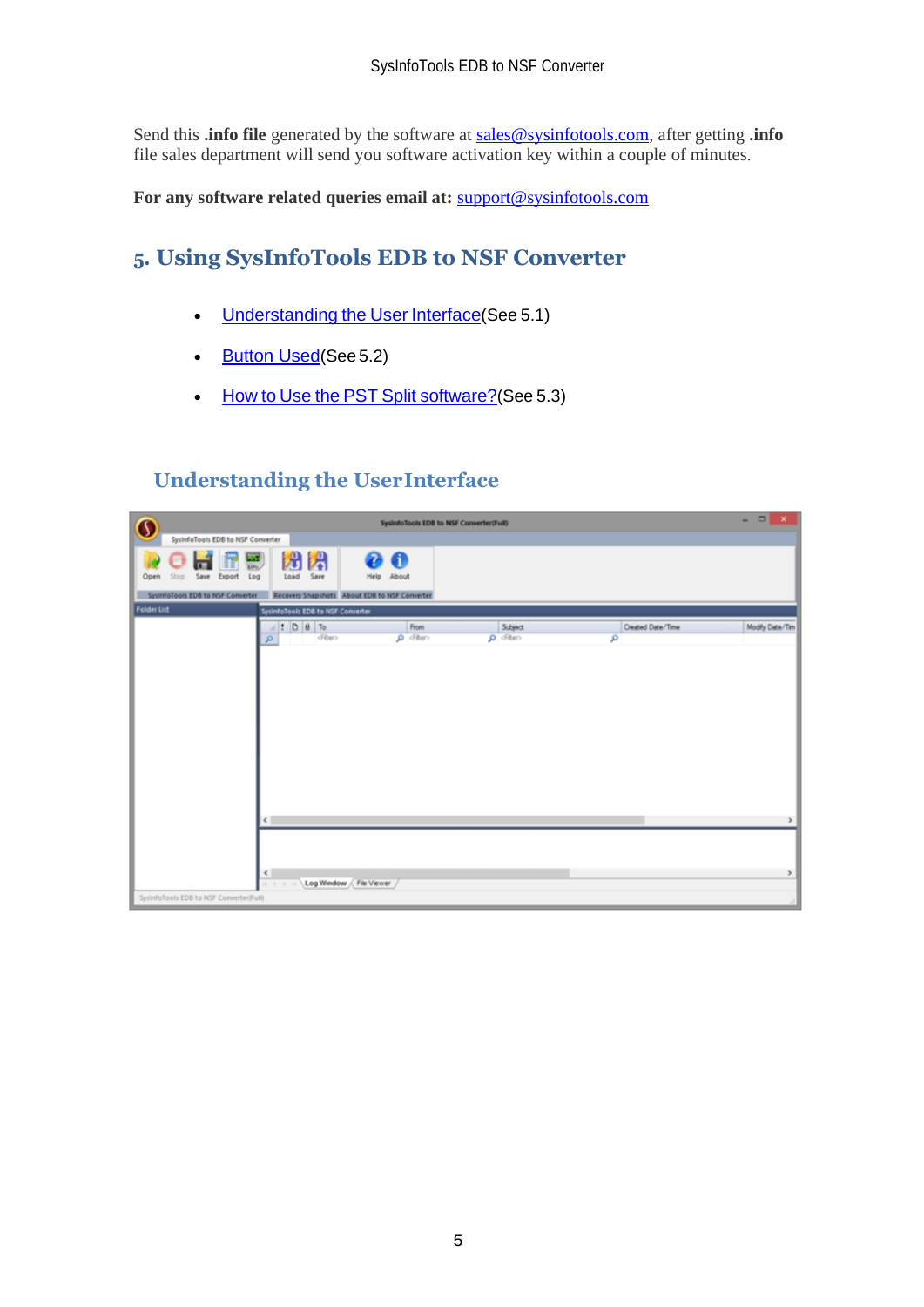## <span id="page-6-0"></span>**How to use EDB to NSF Converter Tool**

**Step 1:** Install **SysInfoTools EDB to NSF Converter** on your system and click on **Open** button.

|                                           |                                                        | SystemoTools EDB to NSF Converter(Full) |                     |                        | $   x$                |
|-------------------------------------------|--------------------------------------------------------|-----------------------------------------|---------------------|------------------------|-----------------------|
| SysinfoTools EDB to NSF Converter         |                                                        |                                         |                     |                        |                       |
| Save<br>Open<br>Stop<br>Export            | 划闭<br>靈<br>Save<br>Log<br>Load                         | 00<br>Help About                        |                     |                        |                       |
| SystemoTools EDB to NSF Converter         | Recovery Snapshots About EDB to NSF Converter          |                                         |                     |                        |                       |
| <b>Folder List</b>                        | SysinfoTools EDB to NSF Converter                      |                                         |                     |                        |                       |
|                                           | $\bullet$ 0 6 70<br>×<br>cReo<br>Q                     | From<br>$\rho$ dilan                    | Subject<br>O chiano | Created Date/Time<br>ø | Modify Date/Tim       |
| Systerfolloots EDB to NSF Converter(Full) | $\leftarrow$<br>€<br>Log Window / File Viewer<br>$-10$ |                                         |                     |                        | $\rightarrow$<br>$\,$ |

**Step 2:** Go to **browse** button to locate the EDB files on your system.

|                                                   | SysInfoTools EDB to NSF Converter(Full)                                                                                                                                                                                                                                                                                                                                                                                                                   | $   -$          |
|---------------------------------------------------|-----------------------------------------------------------------------------------------------------------------------------------------------------------------------------------------------------------------------------------------------------------------------------------------------------------------------------------------------------------------------------------------------------------------------------------------------------------|-----------------|
| SysinfoTools EDB to NSF Converter                 |                                                                                                                                                                                                                                                                                                                                                                                                                                                           |                 |
| 靈<br>Save<br><b>Export</b><br>Log<br>Open<br>Stop | 閉<br>闭<br>0<br>28<br>Save<br>Help About<br>Load                                                                                                                                                                                                                                                                                                                                                                                                           |                 |
| SystemoTools EDB to NSF Converter                 | $\mathbf x$<br>Select EDB file                                                                                                                                                                                                                                                                                                                                                                                                                            |                 |
| <b>Folder List</b>                                | System<br>Select required files:<br>lete/Time<br>z.<br>$\curvearrowright$<br>Select EDB<br><b>The County</b><br>i Q<br>Select STM<br>$\sim$<br>C:\Users\admin\AppOata\Local\Temp\<br>Select temp path:<br>$\sim$<br>Select File Settings:<br>Support Non-english characters @<br>$v$ $\theta$<br>Select Recovery Mode:<br>Standard Mode<br>Handle Alignment errors<br>$\theta$<br>Select EDB File<br>Exchange 2000/2003<br>$\vee$<br>Auto Detect <b>@</b> | Modify Date/Tim |
|                                                   | OK<br>Cancel<br>$\leftarrow$                                                                                                                                                                                                                                                                                                                                                                                                                              |                 |
| Systemoloots EDB to NSF Converter(Full)           | €<br>Log Window / File Viewer                                                                                                                                                                                                                                                                                                                                                                                                                             | $\,$            |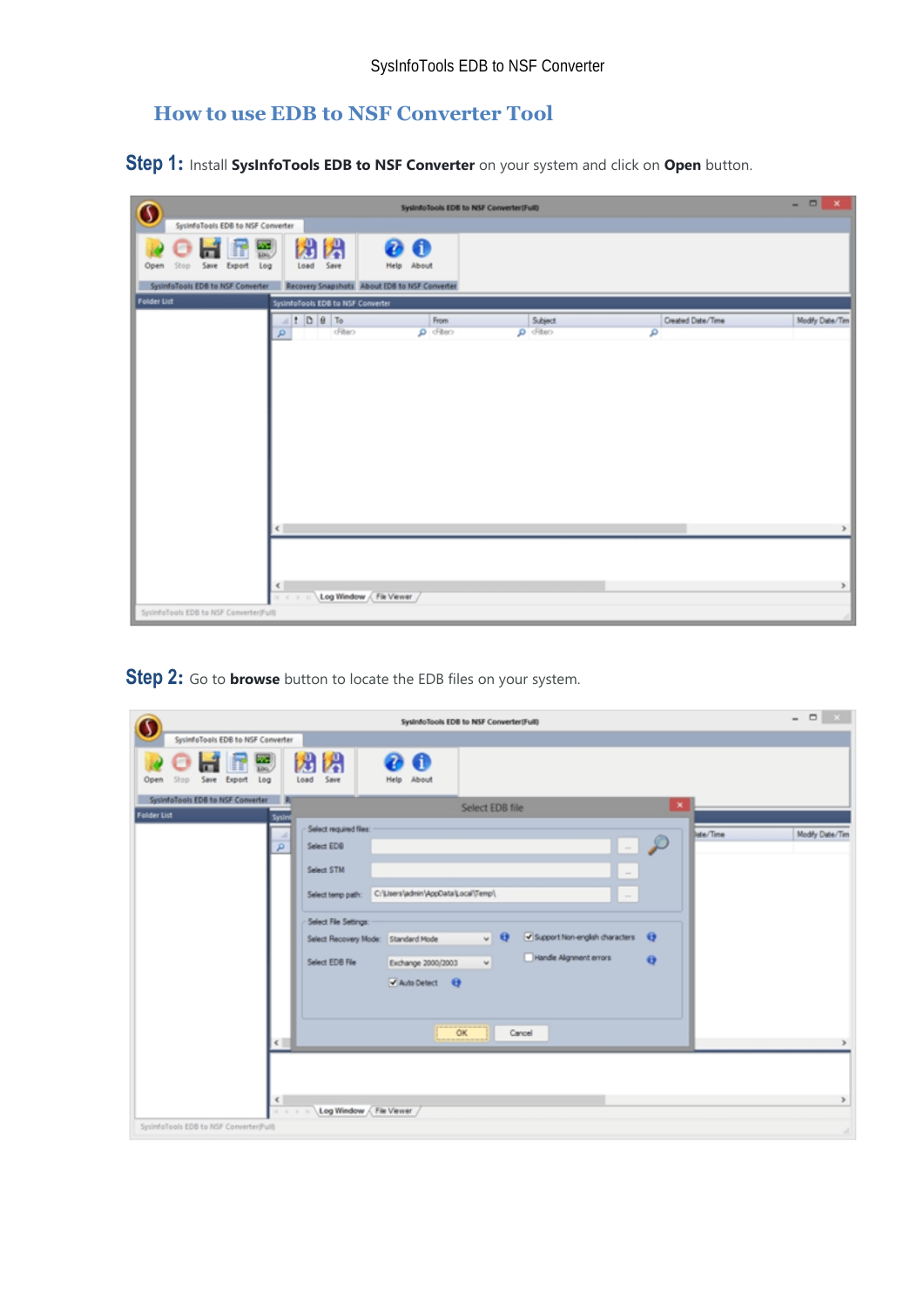| $1 - 2x + 2x$<br>쪲<br>×<br>Open<br>$\bullet$<br>Save Export<br>Log<br>Stop<br>$\textcircled{+}$ $\textcircled{+}$ $\textcircled{+}$ $\textcircled{+}$ $\textcircled{+}$ $\textcircled{+}$ $\textcircled{+}$ $\textcircled{+}$ $\textcircled{+}$ $\textcircled{+}$ $\textcircled{+}$ $\textcircled{+}$ $\textcircled{+}$ $\textcircled{+}$ $\textcircled{+}$ $\textcircled{+}$ $\textcircled{+}$ $\textcircled{+}$ $\textcircled{+}$ $\textcircled{+}$ $\textcircled{+}$ $\textcircled{+}$<br>Search edb files<br>$\vee$ $\circ$<br>٩<br>三、 国<br>$\mathbf{a}$<br>New folder<br>Organise -<br><b>SEL Recent places</b><br>$\boldsymbol{\kappa}$<br>Name<br>Date modified<br>Type<br>Modify Date/Tim<br>priv1 - Copy.edb<br>8/27/2013 10:42 AM EDB File<br><b>Da Libraries</b><br>priv1.edb<br>8/27/2013 10:42 AM EDB File<br><b>B</b> Documents<br>$M$ Music<br><b>No Pictures</b><br>Wideos<br>ed Homegroup<br><b>N</b> Computer<br>Local Disk (C:)<br>Local Disk (E)<br>Local Disk (F:)<br>$v \le$<br>.EDB Files (".edb)<br>File name: priv1.edb<br>$\vee$<br>$\omega$<br>Open<br>Cancel | SysinfoTools EDB to NSF Converter | SystemoTools EDB to NSF Converter(Full) |  |
|------------------------------------------------------------------------------------------------------------------------------------------------------------------------------------------------------------------------------------------------------------------------------------------------------------------------------------------------------------------------------------------------------------------------------------------------------------------------------------------------------------------------------------------------------------------------------------------------------------------------------------------------------------------------------------------------------------------------------------------------------------------------------------------------------------------------------------------------------------------------------------------------------------------------------------------------------------------------------------------------------------------------------------------------------------------------------------------|-----------------------------------|-----------------------------------------|--|
|                                                                                                                                                                                                                                                                                                                                                                                                                                                                                                                                                                                                                                                                                                                                                                                                                                                                                                                                                                                                                                                                                          |                                   |                                         |  |
| Open<br>SystemoTools EDB to NSF Converter<br>Folder List                                                                                                                                                                                                                                                                                                                                                                                                                                                                                                                                                                                                                                                                                                                                                                                                                                                                                                                                                                                                                                 |                                   |                                         |  |
|                                                                                                                                                                                                                                                                                                                                                                                                                                                                                                                                                                                                                                                                                                                                                                                                                                                                                                                                                                                                                                                                                          |                                   |                                         |  |
|                                                                                                                                                                                                                                                                                                                                                                                                                                                                                                                                                                                                                                                                                                                                                                                                                                                                                                                                                                                                                                                                                          |                                   |                                         |  |
|                                                                                                                                                                                                                                                                                                                                                                                                                                                                                                                                                                                                                                                                                                                                                                                                                                                                                                                                                                                                                                                                                          |                                   |                                         |  |
|                                                                                                                                                                                                                                                                                                                                                                                                                                                                                                                                                                                                                                                                                                                                                                                                                                                                                                                                                                                                                                                                                          |                                   |                                         |  |
|                                                                                                                                                                                                                                                                                                                                                                                                                                                                                                                                                                                                                                                                                                                                                                                                                                                                                                                                                                                                                                                                                          |                                   |                                         |  |
|                                                                                                                                                                                                                                                                                                                                                                                                                                                                                                                                                                                                                                                                                                                                                                                                                                                                                                                                                                                                                                                                                          |                                   |                                         |  |
|                                                                                                                                                                                                                                                                                                                                                                                                                                                                                                                                                                                                                                                                                                                                                                                                                                                                                                                                                                                                                                                                                          |                                   |                                         |  |
|                                                                                                                                                                                                                                                                                                                                                                                                                                                                                                                                                                                                                                                                                                                                                                                                                                                                                                                                                                                                                                                                                          |                                   |                                         |  |

**Step 3:** Select the EDB file you wish to convert into NSF format and click on **Open button**.

**Step 4:** Choose the Recovery mode among the three for your selected EDB files.

| SystemoTools EDB to NSF Converter(Full)                                                                                                                                                                                                                                                                                                                                                                                                                                                                                       | $  \sqrt{2}$                 |
|-------------------------------------------------------------------------------------------------------------------------------------------------------------------------------------------------------------------------------------------------------------------------------------------------------------------------------------------------------------------------------------------------------------------------------------------------------------------------------------------------------------------------------|------------------------------|
| SysinfoTools EDB to NSF Converter                                                                                                                                                                                                                                                                                                                                                                                                                                                                                             |                              |
| 闭<br>閉<br>쩂<br>$\mathbf 0$<br>D<br>Save<br>Help About<br>Save<br>Export<br>Log<br>Load<br>Open<br>Stop                                                                                                                                                                                                                                                                                                                                                                                                                        |                              |
| SystemoTools EDB to NSF Converter<br>$\mathbf{\times}$<br>Select EDB file<br><b>Folder List</b>                                                                                                                                                                                                                                                                                                                                                                                                                               |                              |
| System<br>Select required files:<br>$\mathcal{A}$<br>₽<br>E:\data\edb to nsf\edb files\priv1.edb<br>ا هر<br>Select EDB<br>$\sim$<br>Select STM<br>$\sim$<br>C:\Lisers\admin\AppData\Local\Temp\<br>Select temp path:<br>$\sim$<br>Select File Settings:<br>$\theta$<br>Support Non-english characters<br>$\bullet$<br>Standard Mode<br>Select Recovery Mode:<br>w<br><b>Standard Mode</b><br>Handle Alignment errors<br><b>Advanced Mode</b><br>$\ddot{\mathbf{e}}$<br>Select EDB File<br>Deep Mode<br>Auto Detect <b>+ B</b> | late/Time<br>Modify Date/Tim |
| <b>OK</b><br>Cancel<br>$\leftarrow$                                                                                                                                                                                                                                                                                                                                                                                                                                                                                           |                              |
| $\epsilon$<br>Log Window / File Viewer<br>$-1$                                                                                                                                                                                                                                                                                                                                                                                                                                                                                | $\rightarrow$                |
| Systemologis EDB to NSF Converter(Full)                                                                                                                                                                                                                                                                                                                                                                                                                                                                                       | $\mathcal{A}$                |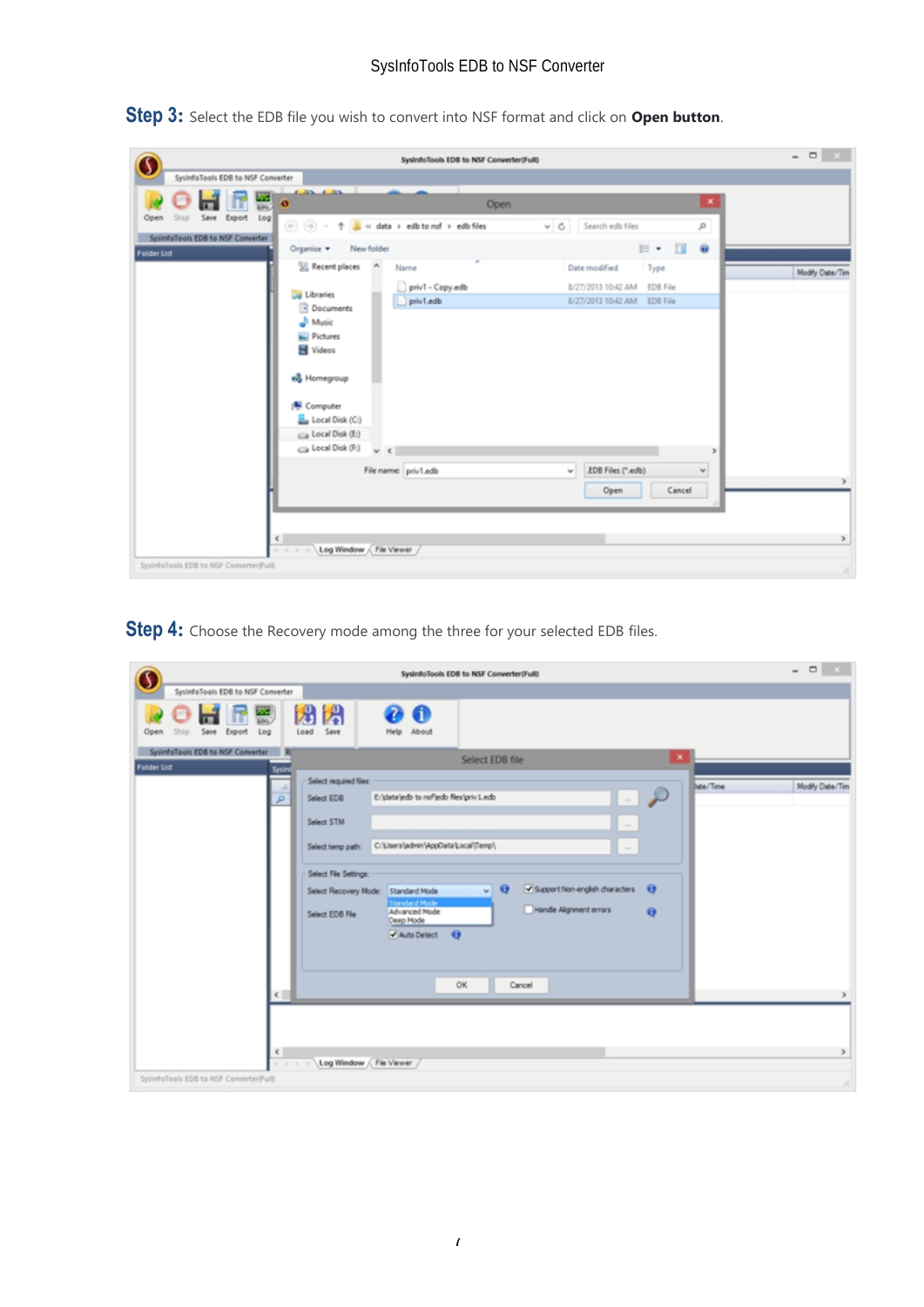|                                                                                                                                                                                                                                                                                                                                                            |                                             | SysInfoTools EDB to NSF Converter(Full)                                                                                                                                      |                                                                                                                                                  |                              | $ \Box$<br>$\mathbf{x}$  |
|------------------------------------------------------------------------------------------------------------------------------------------------------------------------------------------------------------------------------------------------------------------------------------------------------------------------------------------------------------|---------------------------------------------|------------------------------------------------------------------------------------------------------------------------------------------------------------------------------|--------------------------------------------------------------------------------------------------------------------------------------------------|------------------------------|--------------------------|
| SysinfoTools EDB to NSF Converter                                                                                                                                                                                                                                                                                                                          |                                             |                                                                                                                                                                              |                                                                                                                                                  |                              |                          |
| <b>STE</b><br>Stop<br>Log<br>Open<br>Save<br>Export<br>SystemoTools EDB to NSF Converter                                                                                                                                                                                                                                                                   | 闭<br>閉<br>Save<br>Load                      | G<br>Help<br>About<br>Recovery Snapshots About EDB to NSF Converter                                                                                                          |                                                                                                                                                  |                              |                          |
| Folder List                                                                                                                                                                                                                                                                                                                                                | Click on folder to see recovered emails.    |                                                                                                                                                                              |                                                                                                                                                  |                              |                          |
| □ UV E\data\edb to nsf\edb file<br>SystemMailbox(e79913)<br>Microsoft Exchange<br>Microsoft Exchange<br>HealthMailboxf94383b-<br>HealthMailbox210f1ea8<br>HealthMailboxe7991302<br>Personal Archive - Heal<br>Personal Archive - Heal<br>$\Box$<br>Administrator<br>Microsoft Exchange Mi<br><b>Division</b><br><b>Die hany</b><br>Personal Archive - Heal | clike                                       | <b>From</b><br>O cFiber><br>recovered email items.                                                                                                                           | Subject<br>O chilero<br>SysInfoTools EDB to NSF Converter(Full) v1.0<br>Scanning process completed for selected edb file, click on folder to see | Created Date/Time<br>ø<br>OK | Modify Date/Tim          |
|                                                                                                                                                                                                                                                                                                                                                            | ¢                                           |                                                                                                                                                                              |                                                                                                                                                  |                              |                          |
| $\,$<br>$\epsilon$                                                                                                                                                                                                                                                                                                                                         | Reading Catalog<br><b>Tennissipa annual</b> | E:\data\edb to naf\edb files\priv1.edb File is selected for recovery<br>Sysinfo Tools EDB file Recovery process starts. Sep-19-2014(10-40-39-AM)<br>Log Window / File Viewer |                                                                                                                                                  |                              | ×.<br>v<br>$\rightarrow$ |
| Systemologis EDB to NSF Converter(Full)                                                                                                                                                                                                                                                                                                                    |                                             |                                                                                                                                                                              |                                                                                                                                                  |                              |                          |

**Step 5:** Click OK after the scanning process finishes.

**Step 6**: Click on the mailboxes folder from which you want to recover email messages.

|                                                                                                                                                                                                                                                                                                                                                                                                                           |                                                                                                                                                                                                                                                                          | SystemoTools EDB to NSF Converter(Full)                                                                                                |                                        |                                                                                                                                                                                                                | $   -$                                                                                                                                                                  |
|---------------------------------------------------------------------------------------------------------------------------------------------------------------------------------------------------------------------------------------------------------------------------------------------------------------------------------------------------------------------------------------------------------------------------|--------------------------------------------------------------------------------------------------------------------------------------------------------------------------------------------------------------------------------------------------------------------------|----------------------------------------------------------------------------------------------------------------------------------------|----------------------------------------|----------------------------------------------------------------------------------------------------------------------------------------------------------------------------------------------------------------|-------------------------------------------------------------------------------------------------------------------------------------------------------------------------|
| SysinfoTools EDB to NSF Converter<br>and<br>100<br>Stop<br>Log<br>Open<br>Export<br>Save<br>SysinfoTools EDB to NSF Converter<br><b>Folder List</b><br>G-C Nerry<br>Deferred Action<br>Spooler Queue<br>Shortcuts<br>G- Finder<br>OwaFV15.1T.<br>$-\Box$ OwaPV15.1T.<br>OwaFV15.1FI<br>$\Box$ $\Box$ Views<br>Common Views<br><b>Schedule</b><br><b>Co</b> Top of Informati<br>Sent Items<br>Deleted Item<br>-City Outbox | 圀<br>侽<br>Save<br>Load<br>Help<br>Recovery Snapshots About EDB to NSF Converter<br>Inbox<br>100T <sub>o</sub><br>cliters<br>hany; abhishek.<br>330<br>幽<br>s<br>Θ<br>s<br>山間<br>hany<br>õ<br>harry; Administr<br>s<br>630<br>harry<br>s<br>63<br>ı<br>hany; abhishe<br>u | G<br>Albout<br>From<br>$\rho$ dilun<br>Administrator<br>SysInfoTools EDB to NSF Converter(Full) v1.0<br>Total number of email items: 8 | Subject<br>$\rho$ chian<br>hello<br>OK | Created Date/Time<br>۵<br>14/08/2013 15:17:18<br>14/08/2013 15:20:16<br>14/08/2013 15:20:24<br>26/08/2013 18:01:23<br>26/08/2013 18:09:19<br>26/08/2013 18:40:08<br>27/08/2013 10:25:22<br>27/08/2013 10:34:55 | Modify Date/Tim<br>14/08/2013 15:1<br>14/08/2013 15:2<br>26/08/2013 18:1<br>26/08/2013 18:0<br>26/08/2013 18:0<br>26/08/2013 18:4<br>27/08/2013 10:2<br>27/08/2013 10:3 |
| $-\Box$ $\Box$ $\Box$<br>Calendar<br><b>B-Contacts</b><br>Recipient<br>$  [0696779]$<br>A962BC<br><b>Drafts</b><br>Dist Journal<br>$\neg$ $\Box$ Notes<br>$\leftarrow$<br>Systemologis EDB to NSF Converter(Full)                                                                                                                                                                                                         | $\leq$<br>E'data'edb to nel'edb files'priv'l edb File is selected for recovery<br>Sysinfo Tools EDB file Recovery process starts. Sep-19-2014(10-40-39-AM)<br>Reading Catalog<br><b>Tennissipa annual</b><br>Log Window / File Viewer                                    |                                                                                                                                        |                                        |                                                                                                                                                                                                                | $\hat{ }$<br>$\rightarrow$                                                                                                                                              |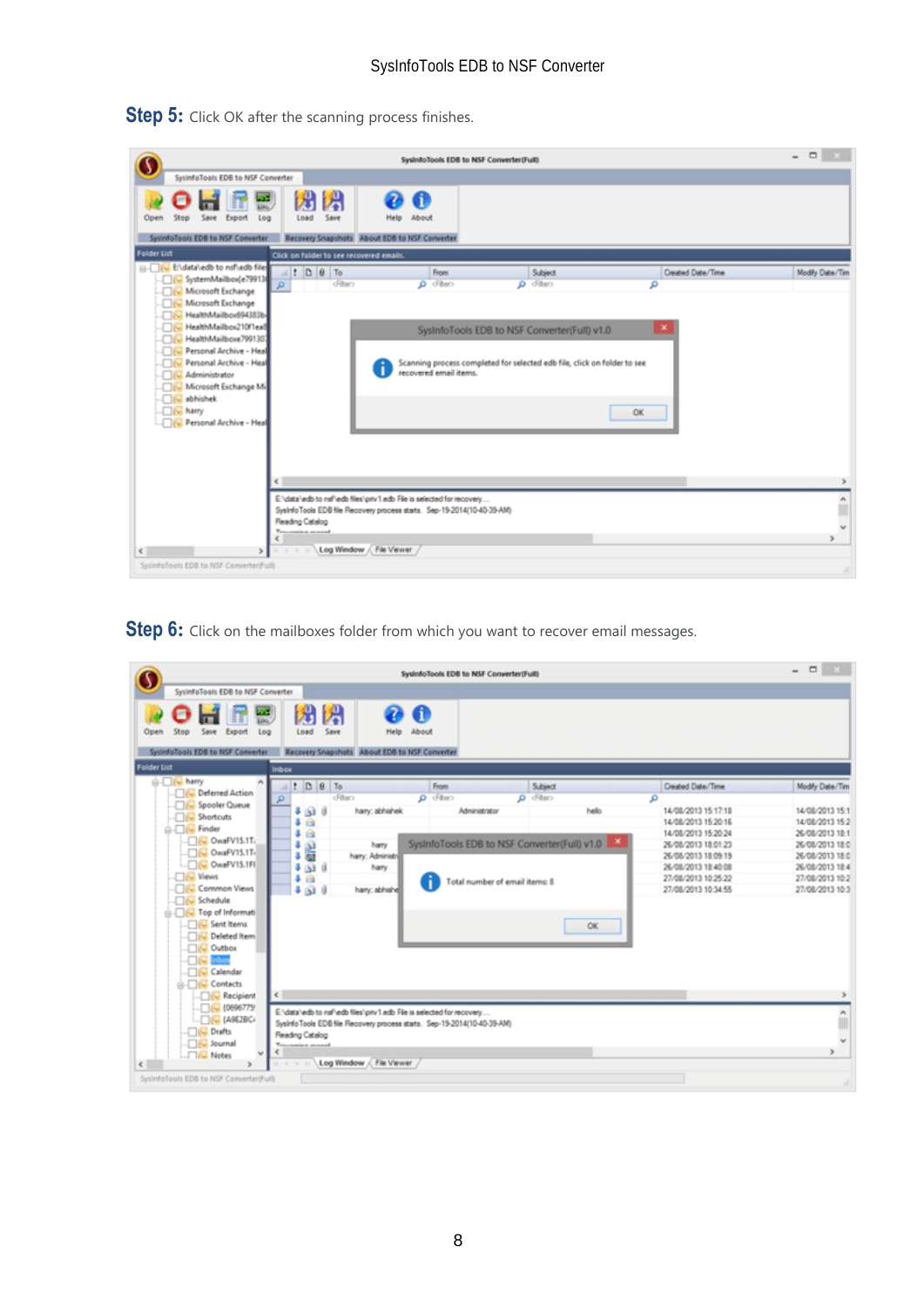**Step 7:** Click on the email messages to preview them and select the mailbox contents you wish to save them into an NSF file. Click on **Save** button.

| $\mathbf 0$                                                                                                                            |                                                                                       | System Tools EDB to NSF Converter(Full) |                                  |                                            | $   -$                             |
|----------------------------------------------------------------------------------------------------------------------------------------|---------------------------------------------------------------------------------------|-----------------------------------------|----------------------------------|--------------------------------------------|------------------------------------|
| SystefoTools EDB to NSF Converter                                                                                                      |                                                                                       |                                         |                                  |                                            |                                    |
| 29<br><b>Kos</b><br>Open<br>Save<br>Stop<br>Log<br>Export<br>SysinfoTools EDB to NSF Converter                                         | 闭<br>踘<br>Øð<br>Save<br>Load<br>Help<br>Recovery Snapshots About EDB to NSF Converter | $\bullet$<br>About                      |                                  |                                            |                                    |
| Folder List                                                                                                                            |                                                                                       |                                         |                                  |                                            |                                    |
| Select folders to save data.<br>49.10<br>л<br><b>News</b>                                                                              | $-10$                                                                                 | <b>From</b>                             | Subject                          | Created Date/Time                          | Modify Date/Tim                    |
| Common Views                                                                                                                           | cFiber                                                                                | $Q$ dillars                             | O chien                          | ۵                                          |                                    |
| C Schedule                                                                                                                             | hany; abhahek<br>٠<br>$-33.8$                                                         | Administrator                           | helo                             | 14/08/2013 15:17:18                        | 14/08/2013 15:1                    |
| <b>Car Top of Informat</b>                                                                                                             | s<br>a                                                                                |                                         |                                  | 14/08/2013 15:20:16                        | 14/08/2013 15:2                    |
| Sent Items<br>æ.                                                                                                                       | a<br>s                                                                                |                                         |                                  | 14/08/2013 15:20:24                        | 26/08/2013 18:1                    |
| Deleted Item<br>æ.                                                                                                                     | <b>RIP</b><br>hany                                                                    | abhishek                                | from abhi                        | 26/08/2013 18:01:23                        | 26/08/2013 18:0                    |
| ø<br>Outbox                                                                                                                            | s<br>harry: Administrator                                                             | abhishek<br>Administrator               | birthday<br>FW: this is new note | 26/08/2013 18:09:19<br>26/08/2013 18:40:08 | 26/08/2013 18:0                    |
| Ø.<br><b>U</b> Inbax                                                                                                                   | õ<br>530<br>harry                                                                     |                                         |                                  | 27/08/2013 10:25:22                        | 26/08/2013 18:4<br>27/08/2013 10:2 |
| æ.<br><b>G</b> Calendar                                                                                                                | e<br>63<br>s<br>hany; abhishek.<br><b>B</b>                                           | Administrator                           | Test mail To all                 | 27/08/2013 10:34:55                        | 27/08/2013 10:3                    |
| G-C Contacts<br>Recipient<br>$-10696779$<br><b>V 49E2BC</b>                                                                            | ë                                                                                     |                                         |                                  |                                            |                                    |
| <b>Drafts</b><br>VI Journal<br><b>VIG</b> Notes<br><b>File</b> Tasks<br><b>VIC</b> Junk Email<br>Conversation                          | hello<br><b>Administrator</b><br>harry: abhishek<br>Attachments:                      | Chrysanthemum.jpg L. Tulips.jpg         | Penguins.jpg                     | 14/08/2013 15:17:18                        |                                    |
| <b>College Recoverable Iten</b><br>Deletions<br>Versions<br>$\Box$ $\Box$ Purges<br>$\leq$<br>Sysinfolloois EDB to NSF Converter(Full) | Log Window > File Viewer<br>$\sim$                                                    |                                         |                                  |                                            |                                    |

**Step 8:** Choose the saving option accordingly and click on **Browse button** to specify a location for the new files.

| SysInfoTools EDB to NSF Converter(Full)                                                                                                                                                                                                                                                                                                                                                                                                                      |                                                                  | $  \in$ $x$                                                                                 |
|--------------------------------------------------------------------------------------------------------------------------------------------------------------------------------------------------------------------------------------------------------------------------------------------------------------------------------------------------------------------------------------------------------------------------------------------------------------|------------------------------------------------------------------|---------------------------------------------------------------------------------------------|
| SysinfoTools EDB to NSF Converter                                                                                                                                                                                                                                                                                                                                                                                                                            |                                                                  |                                                                                             |
| 開閉<br>m<br>v.<br><b>Loc.</b><br>Save<br>Save<br>Export<br>Load<br>About<br>Open<br>Log<br>Help<br>Recovery Snapshots About EDB to NSF Converter<br>SystemoTools EDB to NSF Converter                                                                                                                                                                                                                                                                         |                                                                  |                                                                                             |
| <b>Folder List</b><br><b>Inbox(III</b>                                                                                                                                                                                                                                                                                                                                                                                                                       |                                                                  |                                                                                             |
| LO OwaPV15.1FI A<br>$\parallel$ $\parallel$ $\parallel$ $\parallel$ $\parallel$ $\parallel$ $\parallel$ $\parallel$<br>Subject<br>From                                                                                                                                                                                                                                                                                                                       | Created Date/Time                                                | Modify Date/Tim                                                                             |
| <b>News</b><br>cliber<br>O chien<br>$\rho$ dilan                                                                                                                                                                                                                                                                                                                                                                                                             | ۹                                                                |                                                                                             |
| Common Views<br>٠<br><b>Confidence</b><br>Select Output Type<br>C. The Top of Informati                                                                                                                                                                                                                                                                                                                                                                      | 12013 15:17:18<br>2013 15:20:16<br>2013 15:20:24                 | 14/08/2013 15:1<br>14/08/2013 15:2                                                          |
| Sent Items<br>Select folder path to save files<br>Deleted Item<br>Create Separate NSF file for each user<br>· Create single NSF file for all users<br>æ.<br>C Outbox<br>×.<br>Inbax                                                                                                                                                                                                                                                                          | 2013 18:01:23<br>2013 18:09:19<br>2013 18:40:08<br>2013 10:25:22 | 26/08/2013 18:1<br>26/08/2013 18:0<br>26/08/2013 18:0<br>26/08/2013 18:4<br>27/08/2013 10:2 |
| C Calendar<br>æ.<br>Save item content in html format<br>· Save item content in text format<br>G-C Contacts<br><b>V</b> Recipient                                                                                                                                                                                                                                                                                                                             | $\mathbf{m}$<br>2013 10:34:55                                    | 27/08/2013 10:3                                                                             |
| OK.<br>$-10606779$<br>Cancel<br>$\epsilon$                                                                                                                                                                                                                                                                                                                                                                                                                   |                                                                  |                                                                                             |
| $\blacktriangledown$ (A9E2BC-<br><b>Drafts</b><br>hello<br>V Journal<br><b>Administrator</b><br>s.<br>Notes<br>harry; abhishek<br>æ.<br><b>C</b> Tasks<br>Chrysanthemum.jpg b Tulips.jpg<br>Penguins.jpg<br><b>Attachments:</b><br>Junk Email<br>Ø.<br>Conversation<br><b>Co. Recoverable iten</b><br>Deletions<br>Versions<br><b>IN Purges</b><br>Log Window > File Viewer<br>$\left\langle \cdot \right\rangle$<br>Systemologis EDB to NSF Converter(Full) | 14/08/2013 15:17:18                                              |                                                                                             |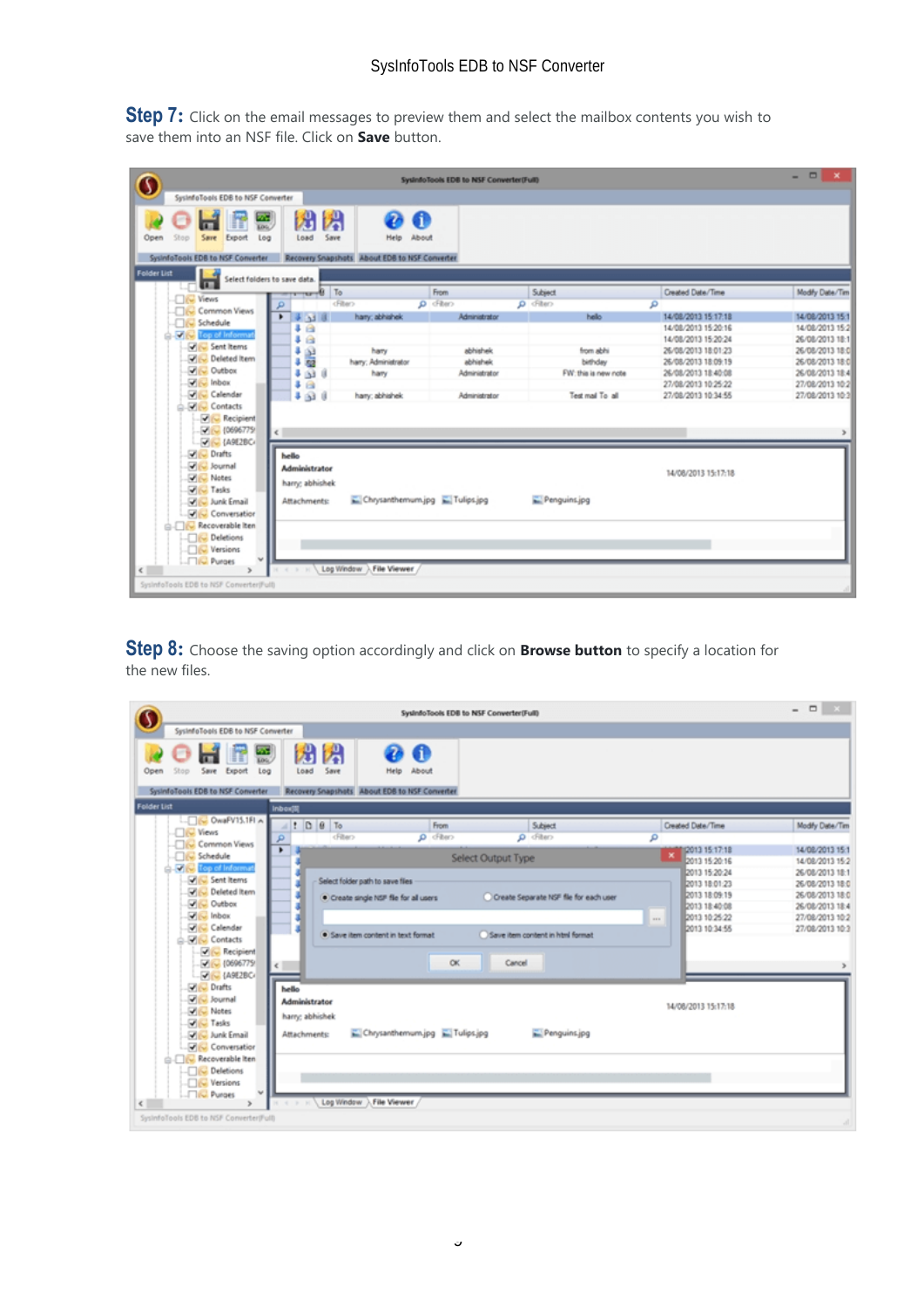**Step 9:** Select any saving location from the list, for e.g. **Desktop**. Click on **OK** and proceed.

|                                                                                                                                                                                                                                                                                                                                                                                                                                                                                                                                                                | SysInfoTools EDB to NSF Converter(Full)                                                                                                                                                                                                                                                                                                                                     |                                                                                                                                          | $-0 x$                                                                                                         |
|----------------------------------------------------------------------------------------------------------------------------------------------------------------------------------------------------------------------------------------------------------------------------------------------------------------------------------------------------------------------------------------------------------------------------------------------------------------------------------------------------------------------------------------------------------------|-----------------------------------------------------------------------------------------------------------------------------------------------------------------------------------------------------------------------------------------------------------------------------------------------------------------------------------------------------------------------------|------------------------------------------------------------------------------------------------------------------------------------------|----------------------------------------------------------------------------------------------------------------|
| SysinfoTools EDB to NSF Converter<br>闭<br>闭<br>$\mathbf{d}$<br>EDG.<br>Save<br>Save<br>Open<br>Export<br>Log<br>Load<br>Stop<br>SystemoTools EDB to NSF Converter<br><b>Folder List</b><br><b>Inbox(8)</b><br>LO OwaPV15.1FLA<br>: 0 8 To<br><b>News</b><br>cliter><br>Common Views<br>٠<br>Schedule                                                                                                                                                                                                                                                           | 0 Q<br>Help<br>About<br>Recovery Snapshots About EDB to NSF Converter<br>×<br><b>Browse For Folder</b><br>Select location to select file(s).                                                                                                                                                                                                                                | Created Date/Time<br>۵<br>2013 15:17:18<br>2013 15:20:16                                                                                 | Modify Date/Tim<br>14/08/2013 15:1<br>14/08/2013 15:2                                                          |
| <b>VIII</b><br>Top of Informat<br>Sent Items<br>ø<br>Deleted Item<br>s<br>☞<br>Outbox<br>C Inbax<br>₩<br>Calendar<br>ø<br><b>D</b> Contacts<br><b>V</b> Recipient<br>$-10696779$<br>$\epsilon$<br>$-449528C$<br><b>Drafts</b><br>hello<br>V Journal<br><b>Administrator</b><br><b>MAG</b> Notes<br>harry: abhishek<br><b>DIN Tasks</b><br><b>Attachments:</b><br><b>DIC</b> Junk Email<br>Conversation<br><b>College Recoverable Iten</b><br>Deletions<br>Versions<br><b>Purges</b><br>$\left\langle \right\rangle$<br>Systemologis EDB to NSF Converter(Full) | <b>Desktop</b><br>A<br>Select folder path to<br><b>Digital Libraries</b><br>· Create single NS<br><b>Ed Homegroup</b><br>$\triangleright$ $R$ admin<br><b>E.</b> Computer<br>· Save item conte<br>- Via Network<br>$\epsilon$<br>Desktop<br>Folder:<br>Make New Folder<br>$\alpha$<br>Cancel<br>Chrysanthemum.jpg L. Tulips.jpg<br>Penguins.jpg<br>Log Window > File Viewer | 2013 15:20:24<br>2013 18:01:23<br>2013 18:09:19<br>Liser<br>2013 18:40:08<br>2013 10:25:22<br>m.<br>2013 10:34:55<br>14/08/2013 15:17:18 | 26/08/2013 18:1<br>26/08/2013 18:0<br>26/08/2013 18:0<br>26/08/2013 18:4<br>27/08/2013 10:2<br>27/08/2013 10:3 |

**Step 10:** In the edit box, selected location will be displayed. Click OK to proceed.

|                                                                                                                                                                                                                                                                                                                                                                                                          | SystemoTools EDB to NSF Converter(Full)                                                                           |                                                                                                                                                   | $  -$                                                                                                                                                |
|----------------------------------------------------------------------------------------------------------------------------------------------------------------------------------------------------------------------------------------------------------------------------------------------------------------------------------------------------------------------------------------------------------|-------------------------------------------------------------------------------------------------------------------|---------------------------------------------------------------------------------------------------------------------------------------------------|------------------------------------------------------------------------------------------------------------------------------------------------------|
| SysinfoTools EDB to NSF Converter                                                                                                                                                                                                                                                                                                                                                                        |                                                                                                                   |                                                                                                                                                   |                                                                                                                                                      |
| 闭<br>鳪<br>勰<br>m<br>Save<br>Save<br>Export<br>Load<br>About<br>Log<br>Help<br>Open<br>Recovery Snapshots About EDB to NSF Converter<br>SystemoTools EDB to NSF Converter                                                                                                                                                                                                                                 |                                                                                                                   |                                                                                                                                                   |                                                                                                                                                      |
| <b>Folder List</b><br><b>Inbox(III</b>                                                                                                                                                                                                                                                                                                                                                                   |                                                                                                                   |                                                                                                                                                   |                                                                                                                                                      |
| University 15, 1Fl A<br>1 0 8 To<br>From                                                                                                                                                                                                                                                                                                                                                                 | Subject                                                                                                           | Created Date/Time                                                                                                                                 | Modify Date/Tim                                                                                                                                      |
| <b>News</b><br>cFiber><br>O cFiber>                                                                                                                                                                                                                                                                                                                                                                      | $\rho$ ditent                                                                                                     | ۵                                                                                                                                                 |                                                                                                                                                      |
| Common Views<br>٠<br>Schedule<br><b>JAN</b><br>Top of Informat<br>Sent Items<br>Select folder path to save files<br>Deleted Item<br>æ.<br>· Create single NSF file for all users<br>æ.<br>C Outbox<br>$\Box$ Inbox<br>C:\Users\admin\Desktop<br>V Calendar<br>· Save item content in text format<br>Contacts<br>V   Recipient<br>$-10696779$<br>€<br>→ (A9E2BC-                                          | Select Output Type<br>Create Separate NSF file for each user<br>Save item content in html format<br>OK.<br>Cancel | (2013 15:17:18)<br>2013 15:20:16<br>2013 15:20:24<br>2013 18:01:23<br>2013 18:09:19<br>2013 18:40:08<br>2013 10:25:22<br>$n = 1$<br>2013 10:34:55 | 14/08/2013 15:1<br>14/08/2013 15:2<br>26/08/2013 18:1<br>26/08/2013 18:0<br>26/08/2013 18:0<br>26/08/2013 18:4<br>27/08/2013 10:2<br>27/08/2013 10:3 |
| C Drafts<br>Ø.<br>hello<br>☞<br>Journal<br><b>Administrator</b><br>Notes<br>M<br>harry; abhishek<br><b>DIN Tasks</b><br>Chrysanthemum.jpg L. Tulips.jpg<br>Attachments:<br><b>D</b> Junk Email<br>Conversation<br><b>College Recoverable Iten</b><br>Deletions<br>Versions<br><b>Purges</b><br>Log Window > File Viewer<br>$\left\langle \cdot \right\rangle$<br>Systemologis EDB to NSF Converter(Full) | Penguins.jpg                                                                                                      | 14/08/2013 15:17:18                                                                                                                               |                                                                                                                                                      |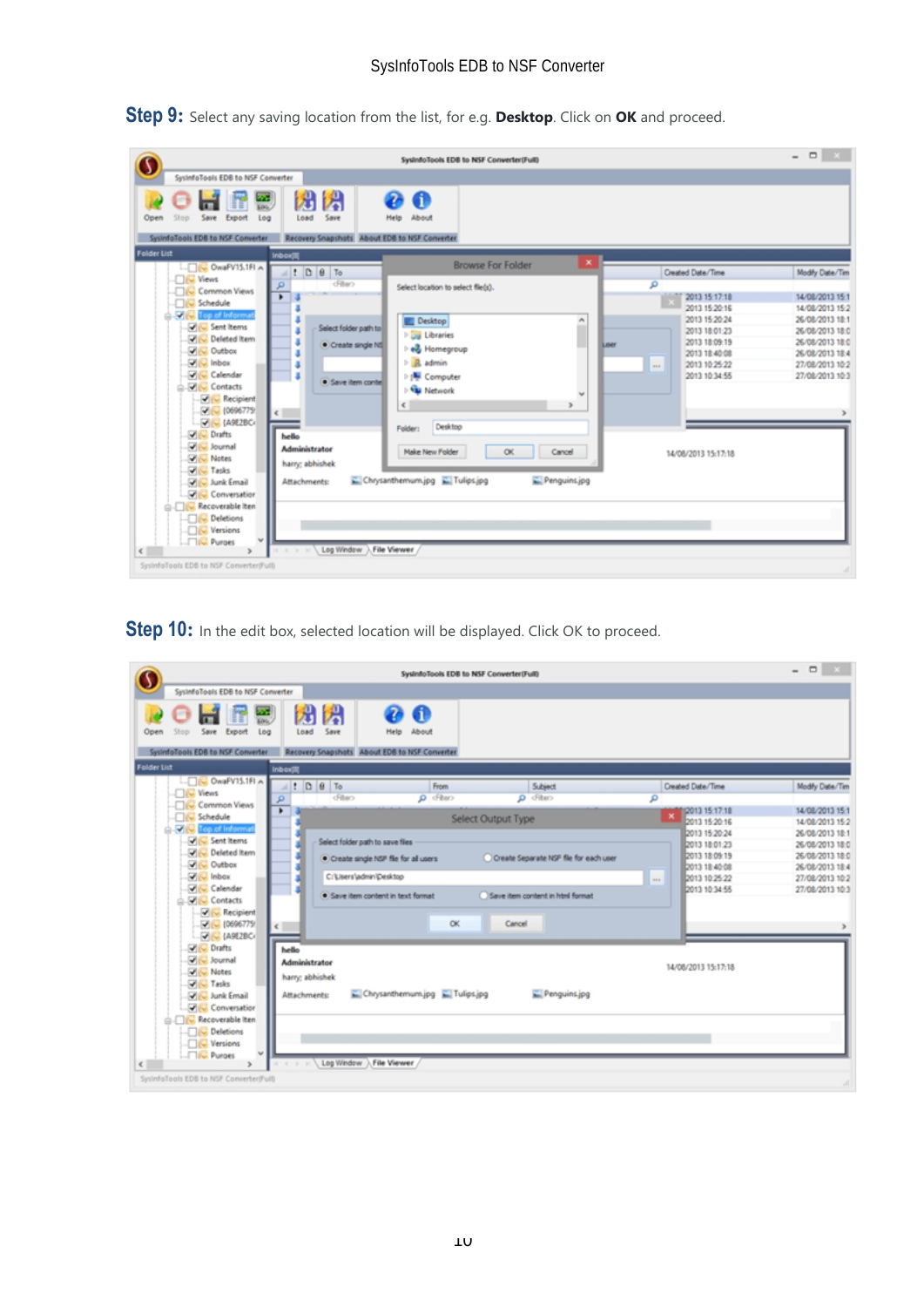$\Box$ SystinfoTools EDB to NSF Converter(Full) O SysinfoTools EDB to NSF Converter  $\frac{1}{100}$ 闭闭 R H Ø  $\mathbf \sigma$ Θ æ Open Stop Save Export  $\overline{\log}$ About Load Save Help SysinfoTools EDB to NSF Converter Recovery Snapshots About EDB to NSF Converter Folder List OwaPV15.1FLA  $100T<sub>o</sub>$ From Subject Created Date/Time Modify Date/Tim Views ø  $\frac{1}{\sqrt{10}}$ ۵ ø Common Views  $3 - 33$   $-3$ hany; abhishek 14/08/2013 15:17:18 14/08/2013 15:1 **O**Schedule<br>**M** Gop of Inf 14/08/2013 15:20:16<br>14/08/2013 15:20:24 14/08/2013 15:2<br>26/08/2013 18:1 ¥ a  $16$ Sent Items  $\frac{1}{100}$ abhishek from abhi 26/08/2013 18:01:23 26/08/2013 18:0 hany Deleted Item harry; Administrato abhishek birthday 26/08/2013 18:09:19 26/08/2013 18:0 V Outbox FW: this is new note 26/08/2013 18:40:08 26/08/2013 18:4 hany Administrato  $\nabla$  inbox 27/08/2013 10:2<br>27/08/2013 10:2 27/08/2013 10:25:22 Calendar  $4500$ 27/08/2013 10:34:55 Test mail To all hany; abhishek vistrato Contacts  $\frac{1}{\sqrt{2}}\frac{1}{\sqrt{2}}$  Recipient  $\begin{array}{r} \hline \begin{array}{r} \hline \begin{array}{r} \hline \begin{array}{r} \hline \begin{array}{r} \hline \begin{array}{r} \hline \end{array} \\ \hline \end{array} \\ \hline \hline \begin{array}{r} \hline \begin{array}{r} \hline \end{array} \\ \hline \end{array} \end{array} \end{array} \end{array}$ E:\data\edb to nef\edb files\priv1.edb File is selected for recovery....<br>SystrifoTools EDB file Recovery process starts. Sep-19-2014(10-40-39-AM)  $\lambda$ V Journal Reading Catalog **VI** Notes Traversing record **DIC** Tasks Finding Table names **DIC** Junk Email Traversing mailSox table<br>Creating Internal tree Structure Conversation Recoverable iten Showing Data in tree control Deletions Scanning process completed. Sep-19-2014(10-40-40-AM) Versions **ITIG** Purges Log Window File Viewer InfoTools EDB to NSE C

**Step 11:** The conversion of EDB to NSF is in process. Wait until it gets completed.

**Step 12**: Saving process has been successfully completed. Click OK and exit the software.

|                                                                                                                                                                                                    |                                                                                                                                                                                                                                                                                                                                                                                                                                                     | SystemoTools EDB to NSF Converter(Full)                                            |                               |                                                                                                                                                                  | $   -$                                                                                                                            |
|----------------------------------------------------------------------------------------------------------------------------------------------------------------------------------------------------|-----------------------------------------------------------------------------------------------------------------------------------------------------------------------------------------------------------------------------------------------------------------------------------------------------------------------------------------------------------------------------------------------------------------------------------------------------|------------------------------------------------------------------------------------|-------------------------------|------------------------------------------------------------------------------------------------------------------------------------------------------------------|-----------------------------------------------------------------------------------------------------------------------------------|
| SysinfoTools EDB to NSF Converter                                                                                                                                                                  |                                                                                                                                                                                                                                                                                                                                                                                                                                                     |                                                                                    |                               |                                                                                                                                                                  |                                                                                                                                   |
| œ<br>Loc.<br>Open<br>Save<br>Log<br>Export<br>SystemoTools EDB to NSF Converter                                                                                                                    | 闭<br>閉<br>Save<br>Load<br>Help<br>Recovery Snapshots About EDB to NSF Converter                                                                                                                                                                                                                                                                                                                                                                     | Œ<br>About                                                                         |                               |                                                                                                                                                                  |                                                                                                                                   |
| Folder List                                                                                                                                                                                        | <b>Inbox(R)</b>                                                                                                                                                                                                                                                                                                                                                                                                                                     |                                                                                    |                               |                                                                                                                                                                  |                                                                                                                                   |
| LO <sub>V</sub> OwaPV15.1FI A<br><b>News</b><br>Common Views<br>Schedule<br><b>VIII</b><br>Top of Informat<br>Sent Items<br>M<br>Deleted Item<br>₩<br>☞<br>Outbox                                  | : 0 8 To<br>cFiber><br>hany; abhishek<br>$-3.5$ $-3$<br>s<br>a<br>s<br>$\alpha$<br>õ<br>a.<br>hany<br>s<br>harry: Administri<br>s<br>630<br>harry                                                                                                                                                                                                                                                                                                   | From<br>O cFibero<br>Administrator<br>SysInfoTools EDB to NSF Converter(Full) v1.0 | Subject<br>O chilero<br>helio | Created Date/Time<br>۵<br>14/08/2013 15:17:18<br>14/08/2013 15:20:16<br>14/08/2013 15:20:24<br>26/08/2013 18:01:23<br>26/08/2013 18:09:19<br>26/08/2013 18:40:08 | Modify Date/Tim<br>14/08/2013 15:1<br>14/08/2013 15:2<br>26/08/2013 18:1<br>26/08/2013 18:0<br>26/08/2013 18:0<br>26/08/2013 18:4 |
| ₩<br>$\Box$ Inbax<br>Calendar<br>₩<br><b>Contacts</b><br><b>V</b> Recipient<br>$-10696779$<br><b>V 4982BC</b><br><b>Drafts</b>                                                                     | s<br>13<br>x<br>630<br>hany; abhishe<br>$\epsilon$<br>E/data/edb to net/edb files/priv1.edb                                                                                                                                                                                                                                                                                                                                                         | Saving process completed.                                                          | <b>OK</b>                     | 27/08/2013 10:25:22<br>27/08/2013 10:34:55                                                                                                                       | 27/08/2013 10:2<br>27/08/2013 10:3                                                                                                |
| V Journal<br><b>VII. Notes</b><br><b>DIGITasks</b><br><b>VI Junk Email</b><br><b>VI</b> Conversation<br><b>Co. Recoverable Iten</b><br><b>Deletions</b><br>Versions<br><b>Purges</b><br>$\epsilon$ | Systrifo Tools EDB file Recovery process starts. Sep-19-2014(10-40-39-AM)<br>Reading Catalog<br>Traversing record<br>Finding Table names<br>Traversing mailBox table<br>Creating Internal tree Structure<br>Showing Data in tree control<br>Scanning process completed. Sep-19-2014(10-40-40-AM)<br>Connective concentration commitment for explanting display film, which can be higher to sum recommend around theme.<br>Log Window / File Viewer |                                                                                    |                               |                                                                                                                                                                  | $\rightarrow$                                                                                                                     |
| Systemologis EDB to NSF Converter(Full)                                                                                                                                                            |                                                                                                                                                                                                                                                                                                                                                                                                                                                     |                                                                                    |                               |                                                                                                                                                                  |                                                                                                                                   |

# <span id="page-11-0"></span>**6. Uninstall theSoftware**

To uninstall the software from your system, you can use any of the two methods described below: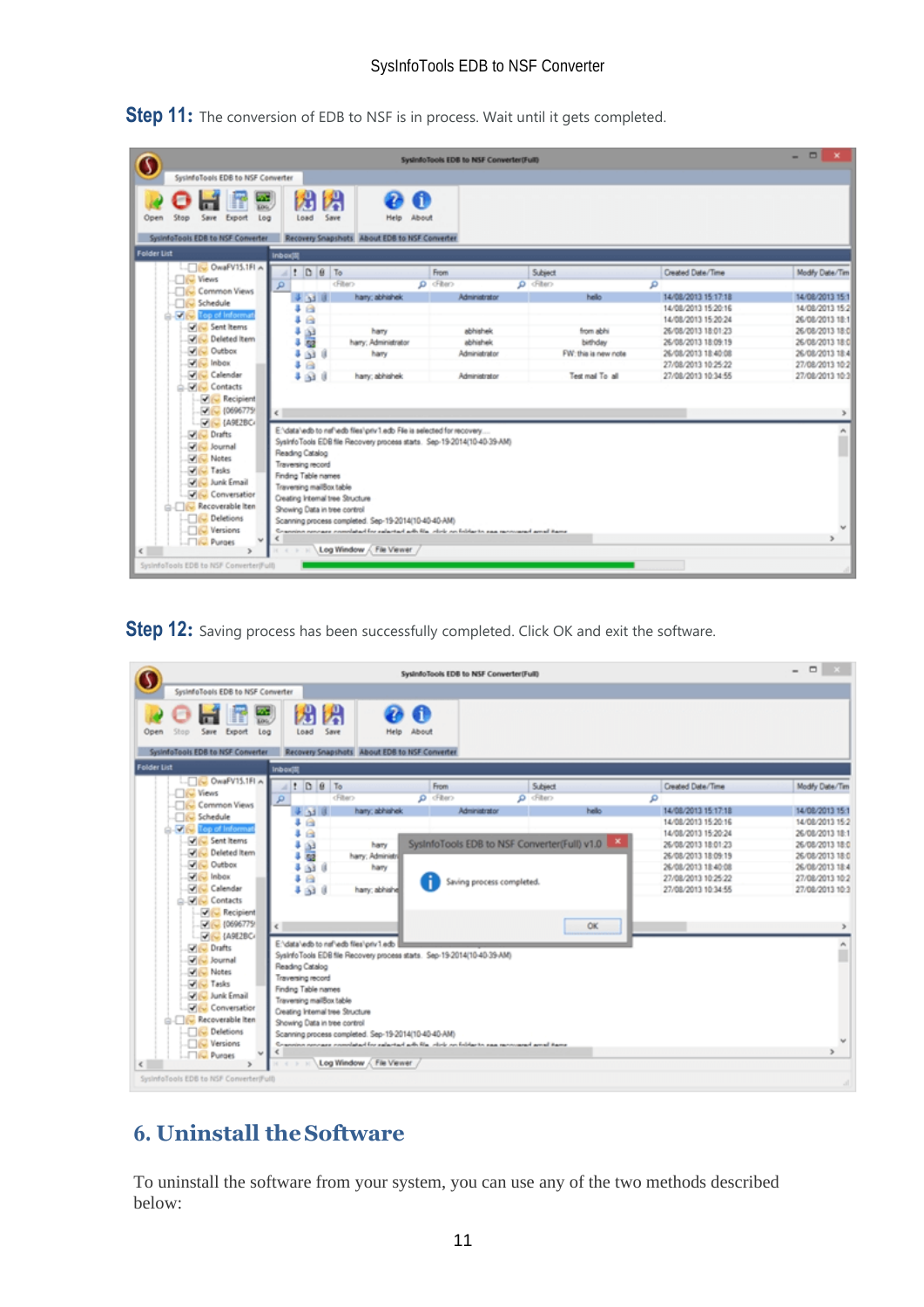- **1.** Uninstall from **ControlPanel**
- **2.** Uninstall from **Windows Start menu**

**Uninstall from Control Panel:** 

Touninstall**SysInfoToolsEDB to NSF Converter** toolfromControlPanel,followthe stepsshown

below:

- Click the **Start Menu** > **Control Panel** and then double click the **Add or Remove Programs** icon.
- Select **SysInfoTools EDB to NSF Converter** and click **Remove**.
- A warning message before un-installing the software will be displayed on the screen.

| $\times$<br>SysInfoTools EDB to NSF Converter x86(Full) v4.0 Uninstall                                                    |
|---------------------------------------------------------------------------------------------------------------------------|
| Are you sure you want to completely remove SysInfoTools<br>EDB to NSF Converter x86(Full) v4.0 and all of its components? |
| <br>No<br>/es                                                                                                             |

• Click **'Yes'** to uninstall the software completely from your system.

#### **Uninstall from Windows Start menu:**

To uninstall **SysInfoTools EDB to NSF Converter** file from Windows Start menu, follow the steps shown below:

- Click the **Start** button from the Windows menu.
- Click**AllPrograms**>**SysInfoToolsEDB to NSF Converter>Uninstall SysInfoToolsEDB to NSF Converter**.
- A warning message before un-installingwill be displayed on the screen.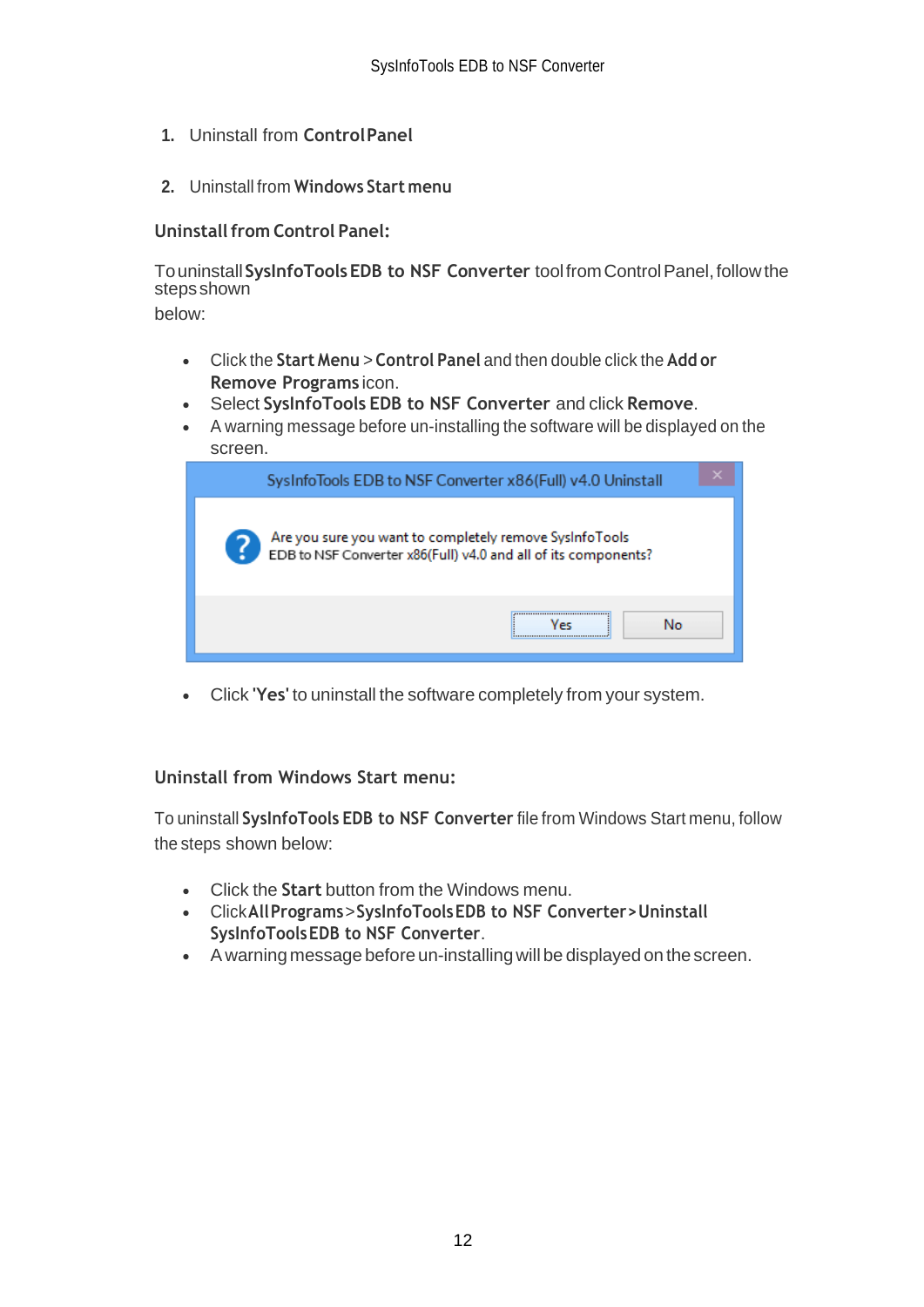

• Click **'Yes'** to uninstall the software completely from your system.

## <span id="page-13-0"></span>**7. Legal Notice**

[Copyright\(](#page-13-1)See 7.1)

- [Disclaimer](#page-13-2)(See 7.2)
- [Trademarks](#page-14-0)(See 7.3)
- [License Agreement](#page-14-1)(See7.4)

# <span id="page-13-1"></span>**Copyright**

SysInfoTools EDB to NSF Converter software, accompanied user manual and documentation are copyright of SysInfoTools Data Recovery, with all rights reserved. Under the copyright laws, this user manual cannot be reproduced in any form without the Prior written permission of SysInfoTools. No Patent Liability is assumed, however, with respect to the use of the Information contained herein.

## <span id="page-13-2"></span>**Disclaimer**

The Information contained in this manual, including but not limited to any product specifications, is subject to change without notice. SysInfoTools Data Recovery Provides no warranty with regard to this manual or any other information contained herein and here by expressly disclaims any implied warranties of merchantability or fitness for any particular purpose with regard to any of the foregoing SysInfoTools Data Recovery assumes no liability for any damages incurred directly or indirectly from any technical or typographical errors or omissions contained herein or for discrepancies between the product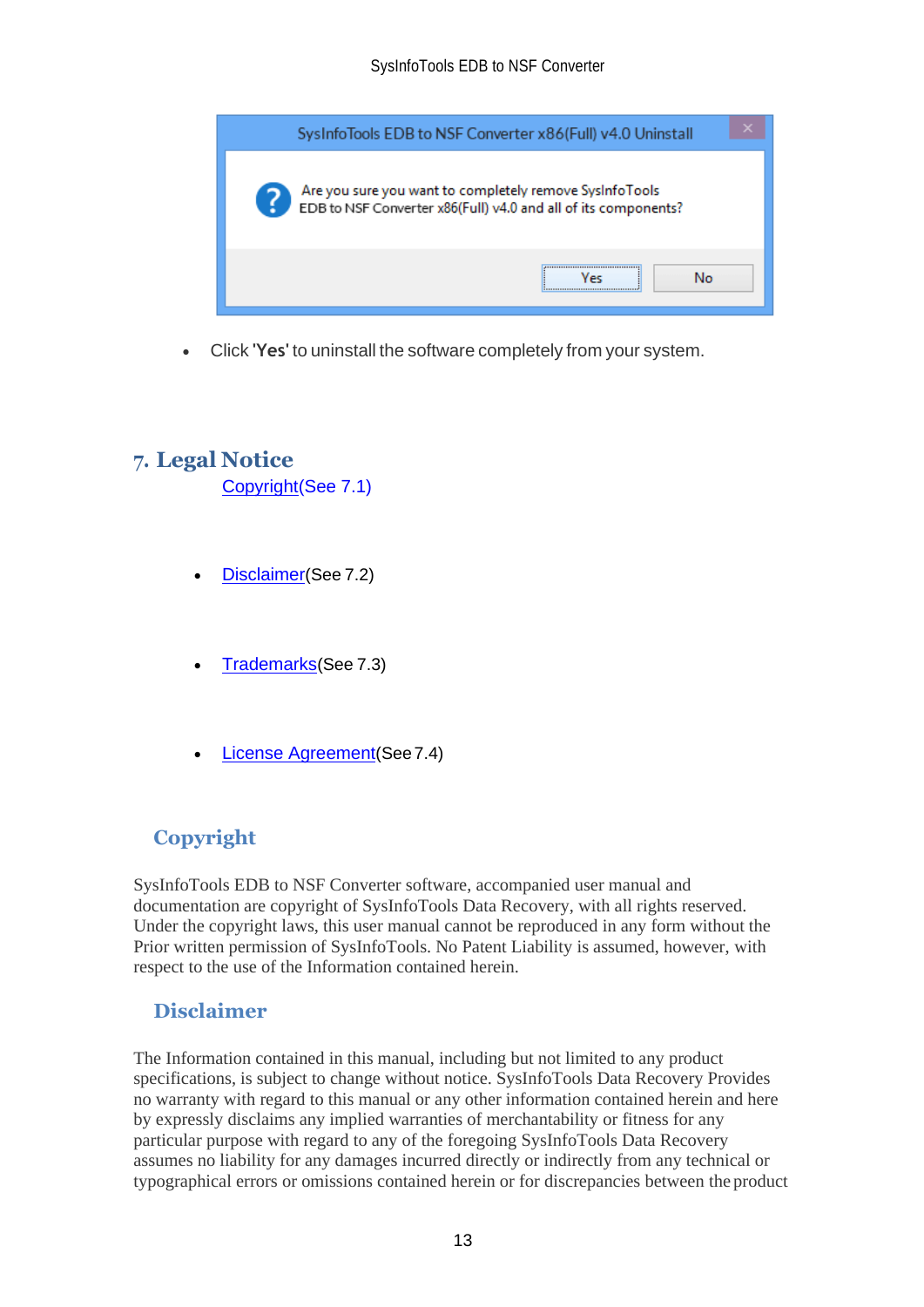and the manual. In no event shall SysInfoTools Data Recovery, be liable for any incidental, consequential special, or exemplary damages, whether based on tort, contract or otherwise, arising out of or in connection with this manual or any other information contained herein or the use there of.

## <span id="page-14-0"></span>**Trademarks**

SysInfoTools EDB to NSF Converter Tool is a registered trademark of SysInfoTools Data Recovery.

Windows 2000, 2003, XP and Windows Vista are registered trademarks of Microsoft Corporation.

All other brands and product names are trademarks or registered trademarks of their respective companies.

## <span id="page-14-1"></span>**License Agreement**

SysInfoTools EDB to NSF Converter Copyright by SysInfoTools Data Recovery.

#### Your Agreement to this License

You should carefully read the following terms and conditions before using, installing or distributing this software, unless you have a different license agreement signed by SysInfoTools Data Recovery.

If you do not agree to all of the terms and conditions of this License, then: do not copy, install, distribute or use any copy of SysInfoTools EDB to NSF Converter with which this License is included, you may return the complete package unused without requesting an activation key, within 30 days after purchase, for a full refund of your payment.

The terms and conditions of this License describe the permitted use and users of each Licensed Copy of SysInfoTools EDB to NSF Converter. For purposes of this License, if you have a valid single-copy license, you have the right to use a single Licensed Copy of SysInfoTools EDB to NSF Converter; if you or your organization has a valid multi-user license, then you or your organization have/has the right to use up to a number of Licensed Copies of

SysInfoTools EDB to NSF Converter equal to the number of copies indicated in the documents issued by SysInfoTools when granting the license.

#### Scope of the License

Each Licensed Copy of SysInfoTools EDB to NSF Converter may either be used by a single person or used non-simultaneously by multiple people who use the software personally installed on a single workstation. This is not a concurrent user license. All rights of any kind in SysInfoTools EDB to NSF Converter, which are not expressly granted in this License, are entirely and exclusively reserved to and by SysInfoTools. You may not rent, lease, modify, translate, reverse engineer, decompile, disassemble, or create derivative works based on, SysInfoTools EDB to NSF Converter, nor permit anyone else to do so. You may not make access to SysInfoTools EDB to NSF Converter available to others in connection with a service bureau, application service provider, or similar business, nor permit anyone else to do so.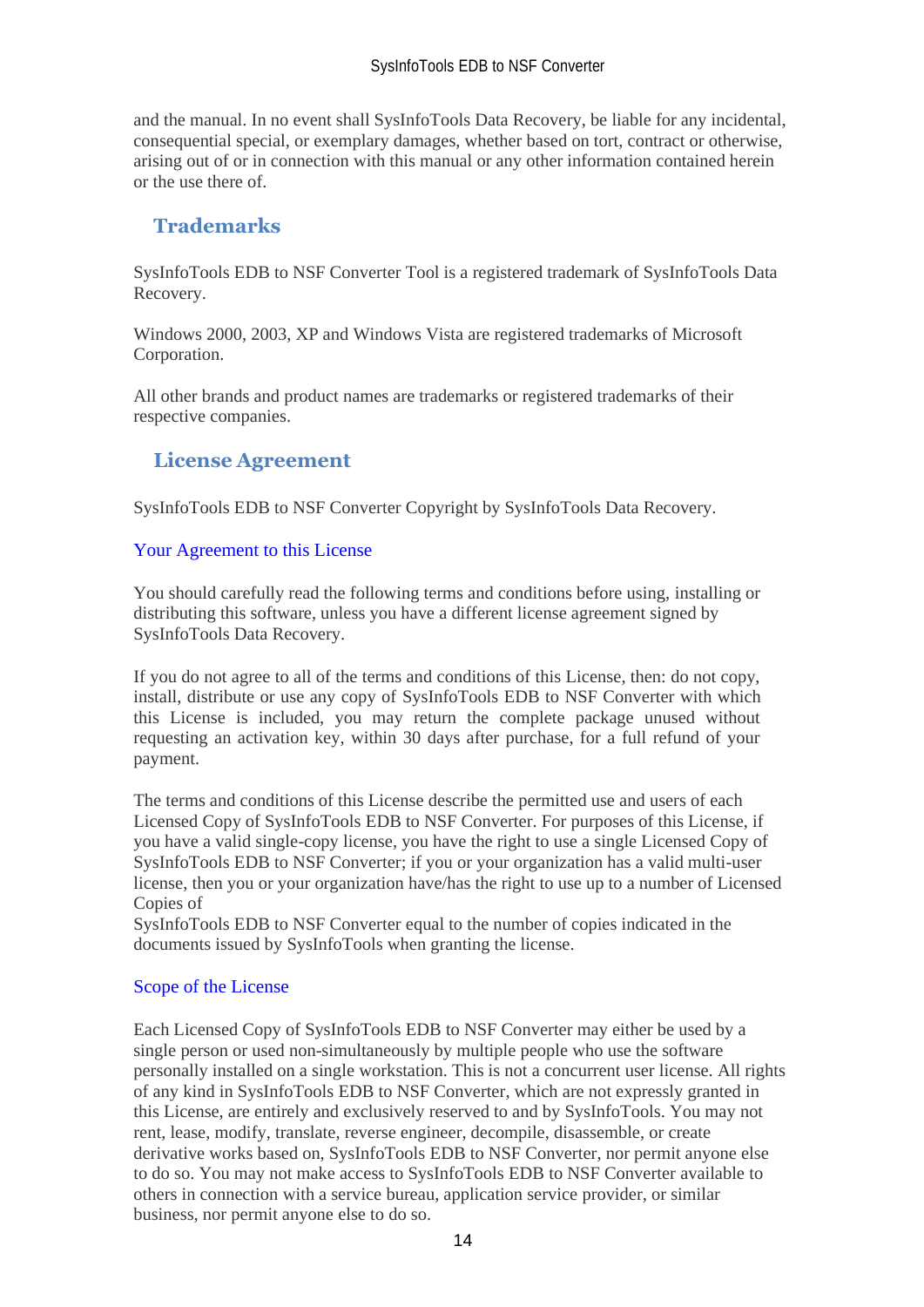#### Warranty Disclaimers and Liability Limitations

SysInfoTools EDB to NSF Converter, and any and all accompanying software, data and materials, are distributed and provided AS-IT-IS and with no warranties of any kind, whether expressed or implied. In particular, there is no warranty for the quality of data recovered. You acknowledge that good data processing procedure dictates that any program, including SysInfoTools EDB to NSF Converter, must be thoroughly tested with non-critical data before there is any reliance on it, and you hereby assume the entire risk of all use of the copies of SysInfoTools EDB to NSF Converter covered by this License. This disclaimer of warranty constitutes an essential part of this License.

In addition, in no event does SysInfoTools authorize you or anyone else to use SysInfoTools EDB to NSF Converter in applications or systems where SysInfoTools EDB to NSF Converter failure to perform can reasonably be expected to result in a significant physical injury, or in loss of life. Any such use is entirely at your own risk, and you agree to hold SysInfoTools harmless from all claims or losses relating to such unauthorized use. You agree to hold SysInfoTools Data Recovery harmless from any and all claims or losses relating to such unauthorized use.

# <span id="page-15-0"></span>**8. Technical Support**

We provide 24/7 online support to solve customer's queries. We have highly skilled and expert support team, who makes use of modernized communication devices, thereby achieving maximum efficiency and an exceptional response time.

# <span id="page-15-1"></span>**9. About SysInfoTools**

Since several years, SysInfoTools has evolved as one of the trusted names in the field of Data Recovery of the different types of files. The main aim of our organization is to provide the best possible solution to our customers so that our customers can recover their data and relief them from the frustration of data loss. We aim at providing values to our customers and try to satisfy them in every possible way. Customer satisfaction is prime reward for our organization.

SysInfoTools provides a wide range of software for different types of corrupt files recovery and repair for corrupt zip files, MS BKF files, Open Office files (Base files, Impress files, Draw files, Calc files, Math files and Writer files), MS Office 2007 files (MS Word files, MS PowerPoint files and MS Excel files). SysInfoTools also provides software for corrupt PST files of MS Outlook and DBX files of Outlook Express. In addition, we have more recovery software which are available for crashed hard disk recovery and repair like software for FAT recovery and NTFS recovery. In future, we are going to expand our operations to offer more software for different types of corrupt files, Database, Email migration, Desktop utilities, Network management and many more which will help our customers to recover their valuable data.

The hard drives data recovery software provided by our organization ensures safe and accurate data recovery from the hard drive. It does not modify the existing content of the hard drive and make the fresh copy of the recovered data. Hard drives data recovery software are useful in situation when there is an accidental deletion of files, which are deleted due to virus attacks, disk formatting and software malfunctioning.